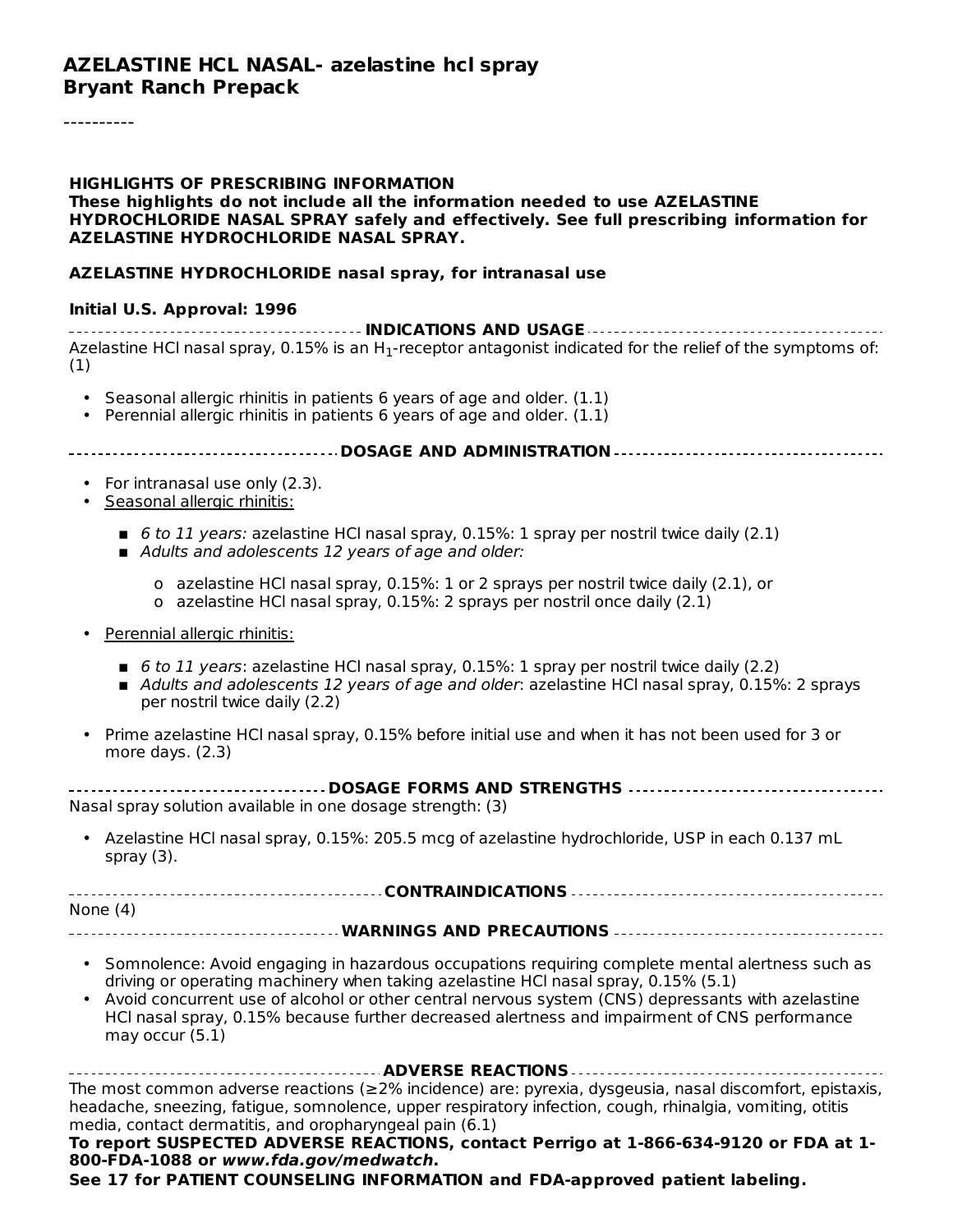#### **FULL PRESCRIBING INFORMATION: CONTENTS\***

#### **1 INDICATIONS AND USAGE**

1.1 Allergic Rhinitis

#### **2 DOSAGE AND ADMINISTRATION**

- 2.1 Seasonal Allergic Rhinitis
- 2.2 Perennial Allergic Rhinitis
- 2.3 Important Administration Instructions

#### **3 DOSAGE FORMS AND STRENGTHS**

**4 CONTRAINDICATIONS**

### **5 WARNINGS AND PRECAUTIONS**

5.1 Activities Requiring Mental Alertness

#### **6 ADVERSE REACTIONS**

- 6.1 Clinical Trials Experience
- 6.2 Postmarketing Experience

### **7 DRUG INTERACTIONS**

- 7.1 Central Nervous System Depressants
- 7.2 Erythromycin and Ketoconazole
- 7.3 Cimetidine

### **8 USE IN SPECIFIC POPULATIONS**

- 8.1 Pregnancy
- 8.2 Lactation
- 8.4 Pediatric Use
- 8.5 Geriatric Use
- **10 OVERDOSAGE**

#### **11 DESCRIPTION**

### **12 CLINICAL PHARMACOLOGY**

- 12.1 Mechanism of Action
- 12.2 Pharmacodynamics
- 12.3 Pharmacokinetics

### **13 NONCLINICAL TOXICOLOGY**

13.1 Carcinogenesis, Mutagenesis, Impairment of Fertility

#### **14 CLINICAL STUDIES**

14.1 Seasonal Allergic Rhinitis

14.2 Perennial Allergic Rhinitis

#### **16 HOW SUPPLIED/STORAGE AND HANDLING**

#### **17 PATIENT COUNSELING INFORMATION**

 $\ast$  Sections or subsections omitted from the full prescribing information are not listed.

#### **FULL PRESCRIBING INFORMATION**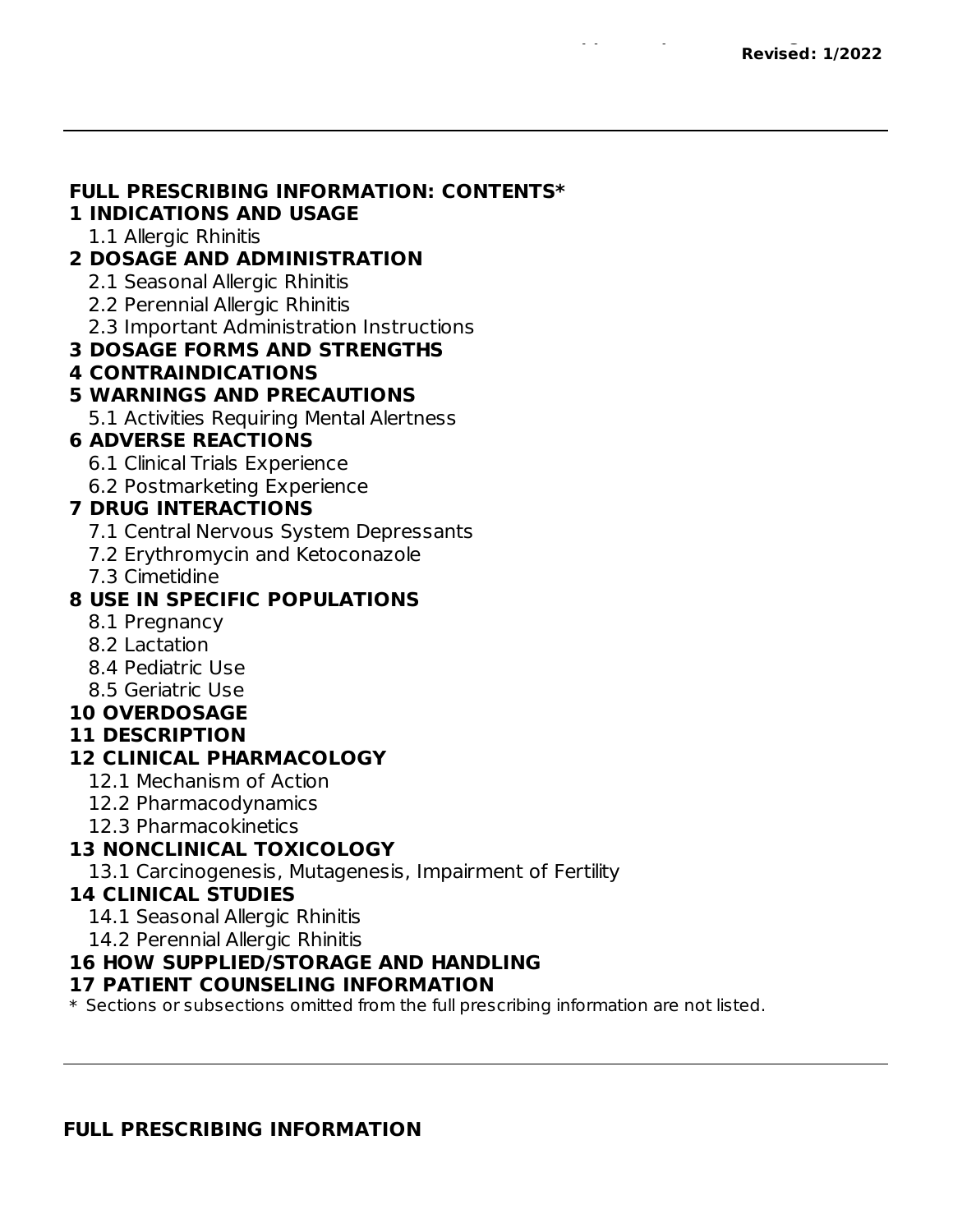### **1 INDICATIONS AND USAGE**

### **1.1 Allergic Rhinitis**

Azelastine HCl nasal spray, 0.15% is indicated for the relief of the symptoms of seasonal allergic rhinitis in patients 6 years of age and older and perennial allergic rhinitis in patients 6 years of age and older.

# **2 DOSAGE AND ADMINISTRATION**

#### **2.1 Seasonal Allergic Rhinitis**

Children 6 to 11 years of age: azelastine HCl nasal spray, 0.15%, 1 spray per nostril twice daily.

Adults and adolescents 12 years of age and older: azelastine HCl nasal spray, 0.15%, 1 or 2 sprays per nostril twice daily. Azelastine HCl nasal spray, 0.15% may also be administered as 2 sprays per nostril once daily.

### **2.2 Perennial Allergic Rhinitis**

Children 6 to 11 years of age: azelastine HCl nasal spray, 0.15%, 1 spray per nostril twice daily.

Adults and adolescents 12 years of age and older: azelastine HCl nasal spray, 0.15%, 2 sprays per nostril twice daily.

#### **2.3 Important Administration Instructions**

Administer azelastine HCl nasal spray, 0.15% by the intranasal route only.

Priming: Prime azelastine HCl nasal spray, 0.15% before initial use by releasing 6 sprays or until a fine mist appears. When azelastine HCl nasal spray, 0.15% has not been used for 3 or more days, reprime with 2 sprays or until a fine mist appears.

Avoid spraying azelastine HCl nasal spray, 0.15% into the eyes.

### **3 DOSAGE FORMS AND STRENGTHS**

Azelastine HCl nasal spray, 0.15% is a nasal spray solution available in one dosage strength:

• Each spray of azelastine HCl nasal spray, 0.15% delivers a volume of 0.137 mL solution containing 205.5 mcg of azelastine hydrochloride, USP.

### **4 CONTRAINDICATIONS**

None.

# **5 WARNINGS AND PRECAUTIONS**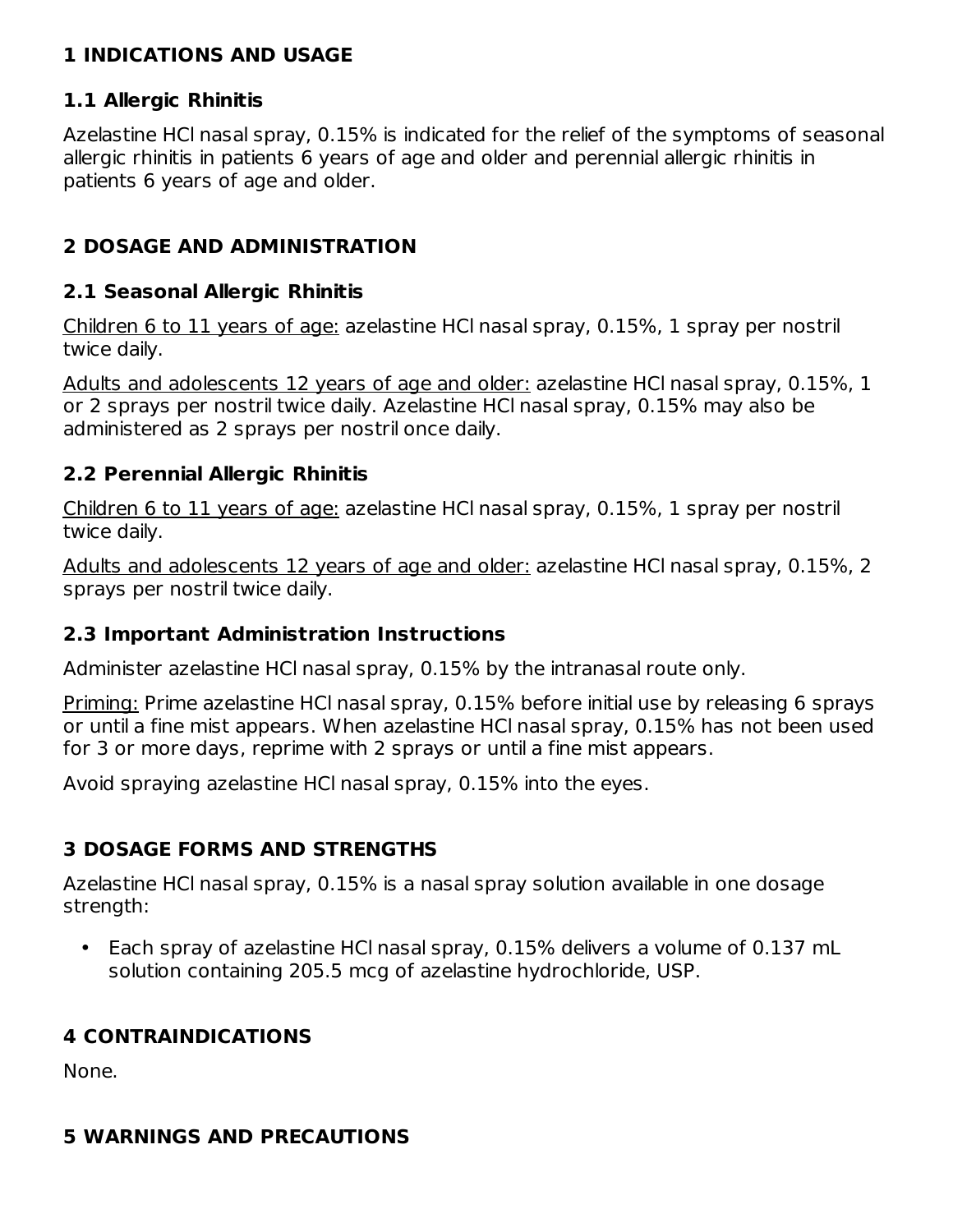# **5.1 Activities Requiring Mental Alertness**

In clinical trials, the occurrence of somnolence has been reported in some patients taking azelastine HCl nasal spray [see Adverse Reactions (6.1)]. Patients should be cautioned against engaging in hazardous occupations requiring complete mental alertness and motor coordination such as operating machinery or driving a motor vehicle after administration of azelastine HCl nasal spray, 0.15%.

Concurrent use of azelastine HCl nasal spray, 0.15% with alcohol or other central nervous system depressants should be avoided because additional reductions in alertness and additional impairment of central nervous system performance may occur [see Drug Interactions (7.1)].

# **6 ADVERSE REACTIONS**

Use of azelastine HCl nasal spray has been associated with somnolence [see Warnings and Precautions (5.1)].

### **6.1 Clinical Trials Experience**

Because clinical trials are conducted under widely varying conditions, adverse reaction rates observed in clinical trials of a drug cannot be directly compared to rates in the clinical trials of another drug and may not reflect rates observed in practice.

#### Children 6 to 11 years of age

In a 4 week clinical trial, 489 patients ages 6 to 11 years with perennial allergic rhinitis, with or without concomitant seasonal allergic rhinitis, were treated with either azelastine HCl nasal spray, 0.1%, azelastine HCl nasal spray, 0.15% or placebo, one spray per nostril twice daily. Overall, adverse events were similar in the azelastine HCl nasal spray, 0.15% group (24%), azelastine HCl nasal spray, 0.1% group (26%) and the placebo group (24%). Overall, less than 1% of the combined azelastine HCl nasal spray groups discontinued due to adverse events.

Table 2 contains adverse reactions reported with frequencies greater than or equal to 2% and more frequently than placebo in children 6 to 11 years of age treated with azelastine HCl nasal spray, 0.1% or azelastine HCl nasal spray, 0.15% in the controlled trial described above.

| Table 2. Adverse Reactions Reported in $\geq$ 2% Incidence in a Placebo- |
|--------------------------------------------------------------------------|
| <b>Controlled Trial of 4 Weeks'</b>                                      |

**Duration with azelastine HCl nasal spray, 0.1% or azelastine HCl nasal spray, 0.15% in Children 6 to 11 Years of Age with Perennial Allergic Rhinitis**

|                    | 1 spray twice daily                                        |                                                             |                                               |  |  |  |
|--------------------|------------------------------------------------------------|-------------------------------------------------------------|-----------------------------------------------|--|--|--|
|                    | <b>Azelastine HCI</b><br>nasal spray,<br>0.1%<br>$(N=166)$ | <b>Azelastine HCI</b><br>nasal spray,<br>0.15%<br>$(N=161)$ | <b>Vehicle</b><br><b>Placebo</b><br>$(N=162)$ |  |  |  |
| Epistaxis          | 8(5%)                                                      | 7(4%)                                                       | 5(3%)                                         |  |  |  |
| Nasal Discomfort   | $1 (-1%)$                                                  | 7(4%)                                                       | $0(0\%)$                                      |  |  |  |
| Dysgeusia          | 4(2%)                                                      | 6(4%)                                                       | $1 (-1%)$                                     |  |  |  |
| Ilnnor rocniratoru |                                                            |                                                             |                                               |  |  |  |

Upper respiratory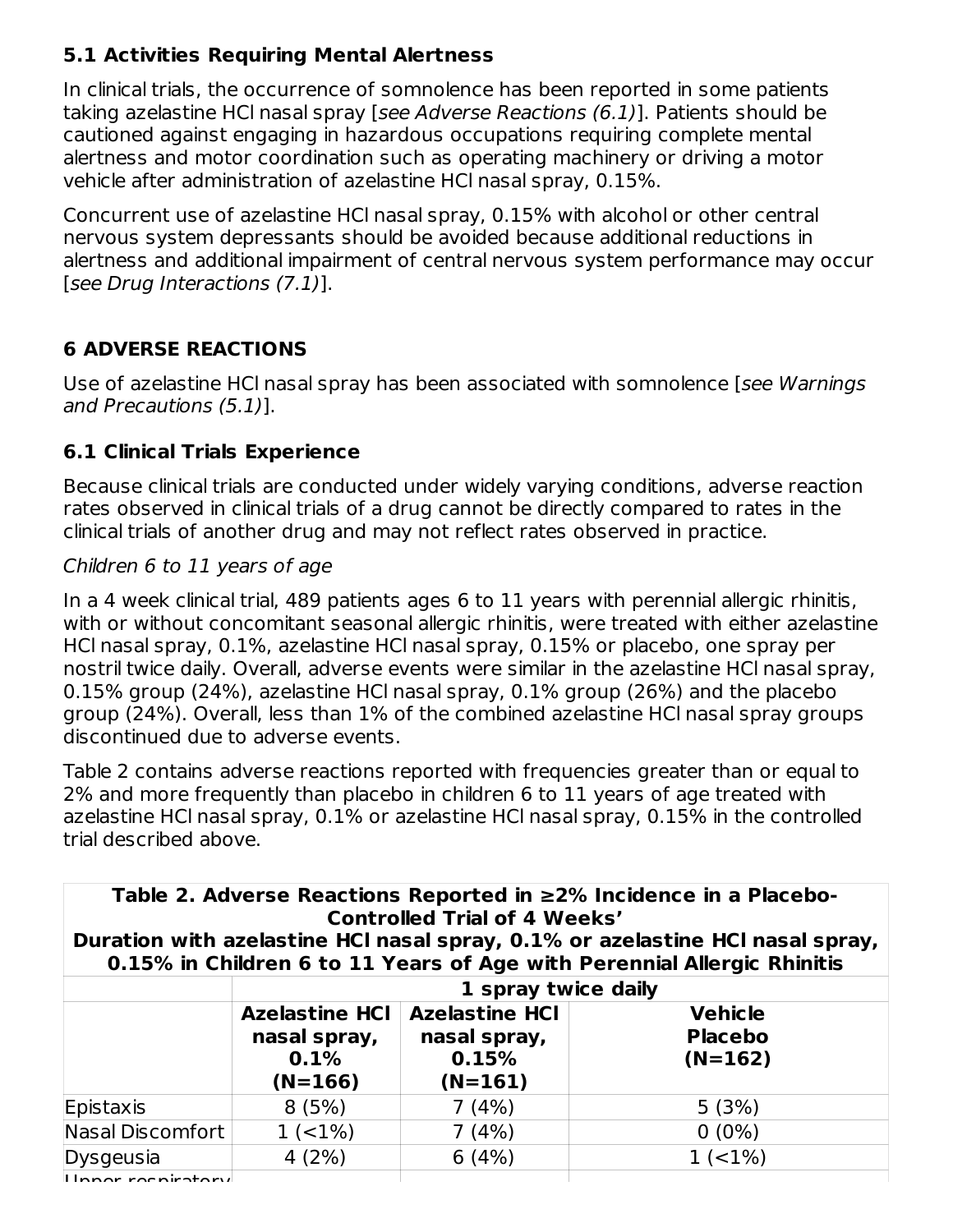| $ $ ohha Lazhi aroi $\lambda$<br>infection | (2%  | . (3%) | (2%)<br>ັ |
|--------------------------------------------|------|--------|-----------|
| Sneezing                                   | 3(2% | $'3\%$ | (1%)<br>- |

#### Children 6 months to 5 years

In a 4 week clinical trial, 191 patients ages 6 months to 5 years with either seasonal and/or perennial allergic rhinitis were treated with either azelastine HCl nasal spray, 0.1% or azelastine HCl nasal spray, 0.15% one spray per nostril twice daily. The most frequently (≥2%) reported adverse reactions were pyrexia, cough, epistaxis, sneezing, dysgeusia, rhinalgia, upper respiratory infection, vomiting, otitis media, contact dermatitis, and oropharyngeal pain. Overall, adverse events were slightly higher in the azelastine HCl nasal spray, 0.15% group (28%) compared to azelastine HCl nasal spray, 0.1% group (21%). Focused nasal examinations were performed and showed no incidence of nasal mucosal ulceration at any time point during the study. No patients had reports of nasal septal perforation. Overall, less than 3% of the combined azelastine HCl nasal spray groups discontinued due to adverse events.

#### Azelastine HCl nasal spray, 0.15%

The safety data described below reflect exposure to azelastine HCl nasal spray, 0.15% in 2114 patients (6 months of age and older) with seasonal or perennial allergic rhinitis from 10 clinical trials of 2 weeks to 12 months duration. In 8 double-blind, placebocontrolled clinical trials of 2 to 4 weeks duration, 1703 patients (646 males and 1059 females) with seasonal or perennial allergic rhinitis were treated with azelastine HCl nasal spray, 0.15% one or two sprays per nostril once or twice daily. In the 12 month openlabel, active-controlled clinical trial, 466 patients (156 males and 310 females) with perennial allergic rhinitis were treated with azelastine HCl nasal spray, 0.15% two sprays per nostril twice daily. Of these 466 patients, 152 had participated in the 4-week placebo-controlled perennial allergic rhinitis clinical trials. In a 4-week, double-blind, placebo-controlled clinical trial, 161 patients (87 males and 74 females) ages 6 to 11 years of age with perennial allergic rhinitis, with or without concomitant seasonal allergic rhinitis, were treated with azelastine HCl nasal spray, 0.15% one spray per nostril twice daily. In a 4-week clinical trial, 95 patients (59 males and 36 females) ages 6 months to 5 years of age with seasonal and/or perennial allergic rhinitis were treated with azelastine HCl nasal spray, 0.15% one spray per nostril twice daily. The racial distribution for the 10 clinical trials was 79% white, 14% black, 2% Asian, and 5% other.

#### Adults and Adolescents 12 Years of Age and Older

In the 7 placebo controlled clinical trials of 2 to 4 week duration, 2343 patients with seasonal allergic rhinitis and 540 patients with perennial allergic rhinitis were treated with two sprays per nostril of either azelastine HCl nasal spray, 0.15% or placebo once or twice daily. Overall, adverse reactions were more common in the azelastine HCl nasal spray, 0.15% treatment groups (16-31%) than in the placebo groups (11-24%). Overall, less than 2% of patients discontinued due to adverse reactions and withdrawal due to adverse reactions was similar among the treatment groups.

Table 3 contains adverse reactions reported with frequencies greater than or equal to 2% and more frequently than placebo in patients treated with azelastine HCl nasal spray, 0.15% in the seasonal and perennial allergic rhinitis controlled clinical trials.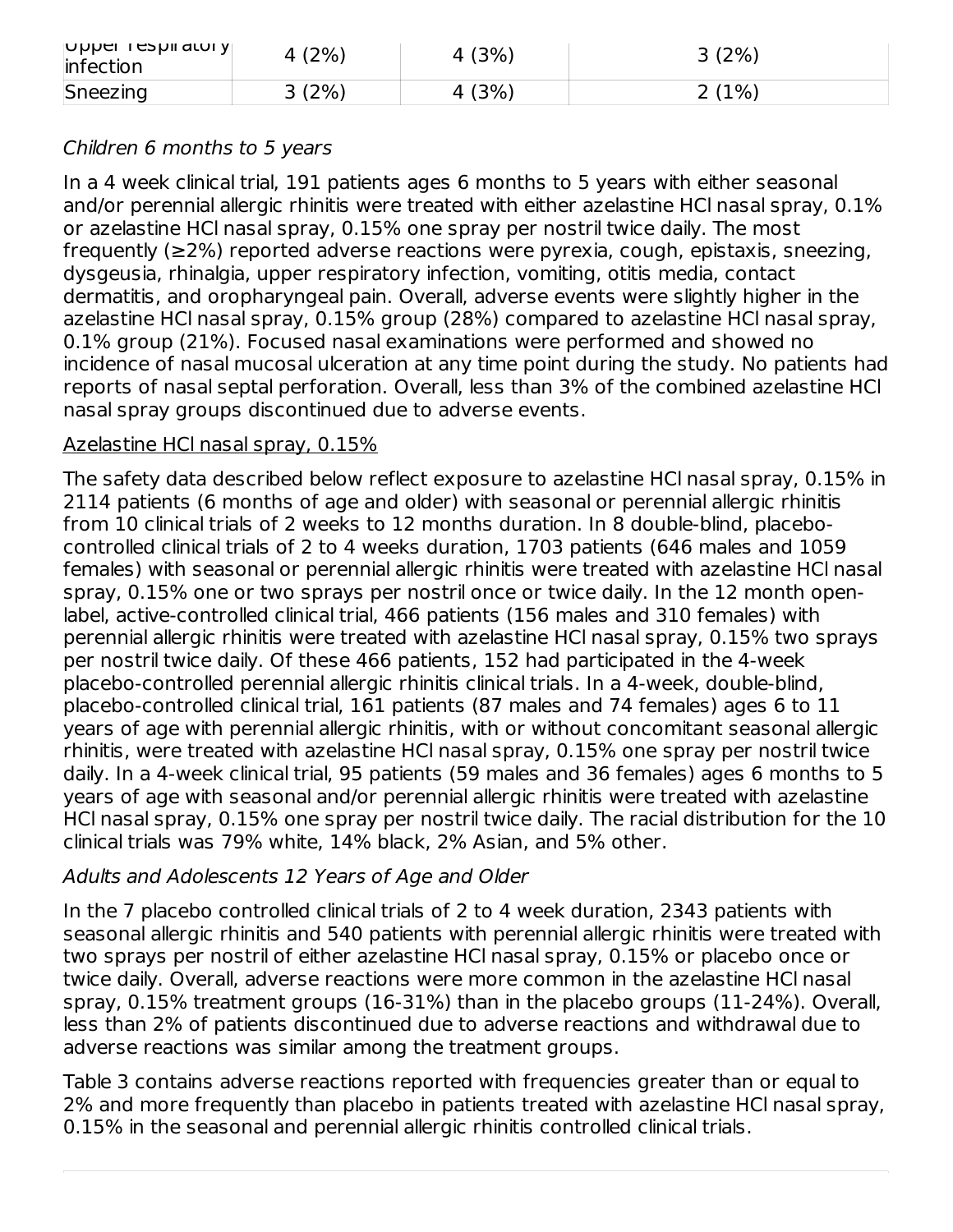**Table 3. Adverse Reactions with** ≥**2% Incidence in Placebo-Controlled Trials of 2 to 4 Weeks'**

|                     | 2 sprays twice daily                                        |                                               | 2 sprays once daily                                          |                                               |  |
|---------------------|-------------------------------------------------------------|-----------------------------------------------|--------------------------------------------------------------|-----------------------------------------------|--|
|                     | <b>Azelastine HCI</b><br>nasal spray,<br>0.15%<br>$(N=523)$ | <b>Vehicle</b><br><b>Placebo</b><br>$(N=523)$ | <b>Azelastine HCI</b><br>nasal spray,<br>0.15%<br>$(N=1021)$ | <b>Vehicle</b><br><b>Placebo</b><br>$(N=816)$ |  |
| <b>Bitter Taste</b> | 31(6%)                                                      | 5(1%)                                         | 38 (4%)                                                      | $2 (-1%)$                                     |  |
| Nasal Discomfort    | 18 (3%)                                                     | 12 (2%)                                       | 37(4%)                                                       | 7(1%)                                         |  |
| Epistaxis           | 5(1%)                                                       | 7(1%)                                         | 21(2%)                                                       | 14 (2%)                                       |  |
| Sneezing            | 9(2%)                                                       | $1 (-1%)$                                     | 14 (1%)                                                      | $0(0\%)$                                      |  |

**Duration with azelastine HCl nasal spray, 0.15% in Adult and Adolescent Patients With Seasonal or Perennial Allergic Rhinitis**

In the above trials, somnolence was reported in  $\langle 1\%$  of patients treated with azelastine HCl nasal spray, 0.15% (11 of 1544) or vehicle placebo (1 of 1339).

### Long-Term (12 Month) Safety Trial:

In the 12 month, open-label, active-controlled, long-term safety trial, 466 patients (12 years of age and older) with perennial allergic rhinitis were treated with azelastine HCl nasal spray, 0.15% two sprays per nostril twice daily and 237 patients were treated with mometasone nasal spray two sprays per nostril once daily. The most frequently reported adverse reactions (>5%) with azelastine HCl nasal spray, 0.15% were bitter taste, headache, sinusitis, and epistaxis. Focused nasal examinations were performed and no nasal ulcerations or septal perforations were observed. In each treatment group, approximately 3% of patients had mild epistaxis. No patients had reports of severe epistaxis. Fifty-four patients (12%) treated with azelastine HCl nasal spray, 0.15% and 17 patients (7%) treated with mometasone nasal spray discontinued from the trial due to adverse events.

# **6.2 Postmarketing Experience**

During the post approval use of azelastine HCl nasal spray, the following adverse reactions have been identified. Because these reactions are reported voluntarily from a population of uncertain size, it is not always possible to reliably estimate their frequency or establish a causal relationship to drug exposure. Adverse reactions reported include: abdominal pain, atrial fibrillation, blurred vision, chest pain, confusion, disturbance or loss of sense of smell and/or taste, dizziness, dyspnea, facial swelling, hypertension, involuntary muscle contractions, nasal burning, nausea, nervousness, palpitations, paresthesia, parosmia, pruritus, rash, sneezing, insomnia, sweet taste, tachycardia, and throat irritation.

Additionally, the following adverse reactions have been identified during the post approval use of the azelastine HCl nasal spray without sweetener brand of azelastine hydrochloride 0.1% nasal spray (total daily dose 0.55 mg to 1.1 mg). Because these reactions are reported voluntarily from a population of uncertain size, it is not always possible to reliably estimate their frequency or establish a causal relationship to drug exposure. Adverse reactions reported include the following: anaphylactoid reaction, application site irritation, facial edema, paroxysmal sneezing, tolerance, urinary retention, and xerophthalmia.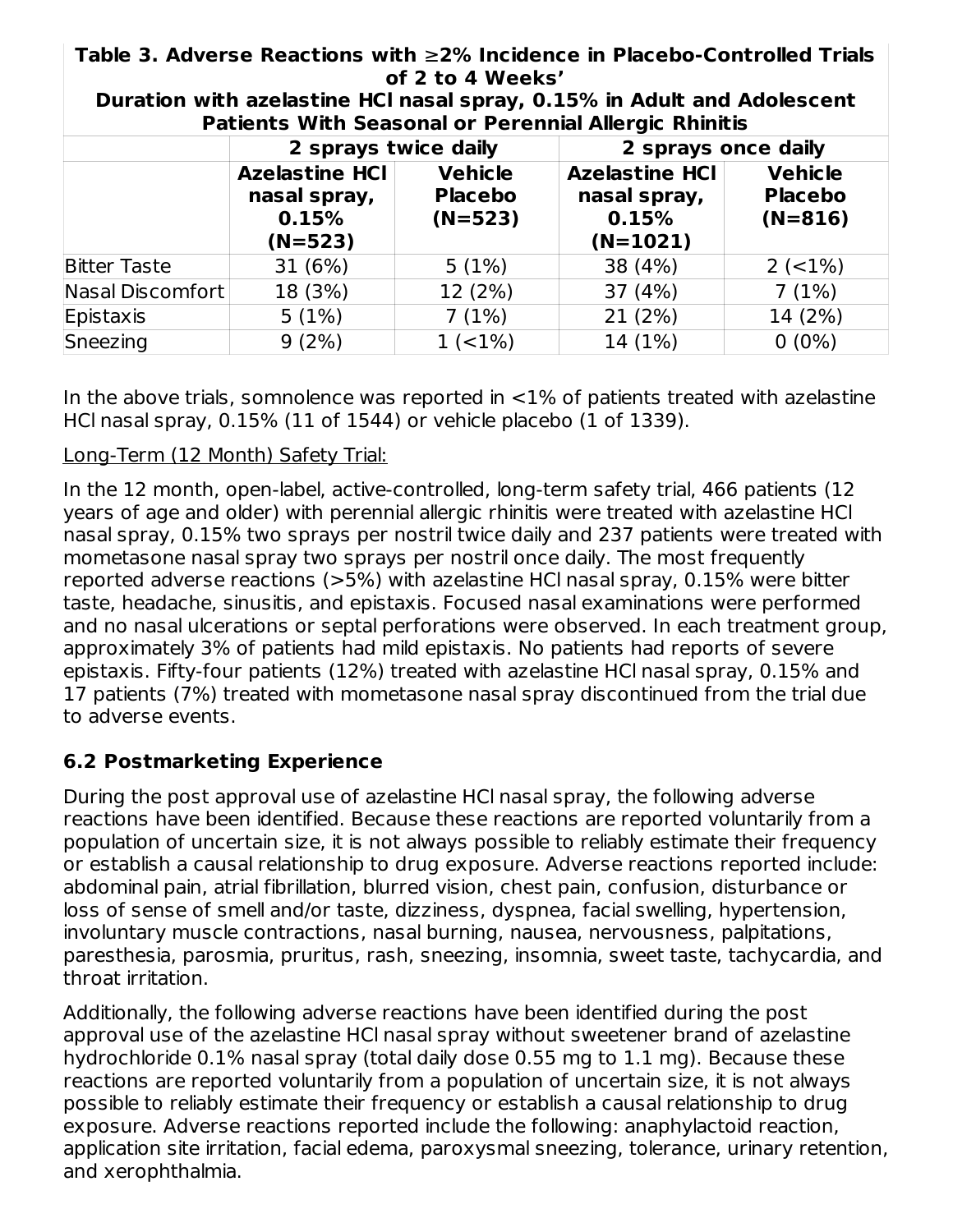# **7 DRUG INTERACTIONS**

# **7.1 Central Nervous System Depressants**

Concurrent use of azelastine HCl nasal spray, 0.15% with alcohol or other central nervous system depressants should be avoided because reductions in alertness and impairment of central nervous system performance may occur [see Warnings and Precautions (5.1)].

## **7.2 Erythromycin and Ketoconazole**

Interaction studies investigating the cardiac effects, as measured by the corrected QT interval (QTc), of concomitantly administered oral azelastine hydrochloride and erythromycin or ketoconazole were conducted. Oral erythromycin (500 mg three times daily for 7 days) had no effect on azelastine pharmacokinetics or QTc based on analyses of serial electrocardiograms. Ketoconazole (200 mg twice daily for 7 days) interfered with the measurement of azelastine plasma concentrations on the analytic HPLC; however, no effects on QTc were observed [see Clinical Pharmacology (12.2) and (12.3)].

# **7.3 Cimetidine**

Cimetidine (400 mg twice daily) increased the mean  $\mathsf{C}_{\mathsf{max}}$  and AUC of orally administered azelastine hydrochloride (4 mg twice daily) by approximately 65% [see Clinical Pharmacology (12.3)].

# **8 USE IN SPECIFIC POPULATIONS**

### **8.1 Pregnancy**

### **Risk Summary**

Limited data from postmarketing experience over decades of use with azelastine hydrochloride in pregnant women have not identified any drug associated risks of miscarriage, birth defects, or other adverse maternal or fetal outcomes. In animal reproduction studies, there was no evidence of fetal harm at oral doses approximately 4 times the clinical daily dose. Oral administration of azelastine hydrochloride to pregnant mice, rats, and rabbits, during the period of organogenesis, produced developmental toxicity that included structural abnormalities, decreased embryo-fetal survival, and decreased fetal body weights at doses 180 times and higher than the maximum recommended human daily intranasal dose (MRHDID) of 1.644 mg. However, the relevance of these findings in animals to pregnant women was considered questionable based upon the high animal to human dose multiple.

The estimated background risk of major birth defects and miscarriage for the indicated populations is unknown. All pregnancies have a background risk of birth defect, loss, or other adverse outcomes. In the U.S. general population, the estimated background risk of major birth defects and miscarriage in clinically recognized pregnancies is 2-4% and 15-20%, respectively.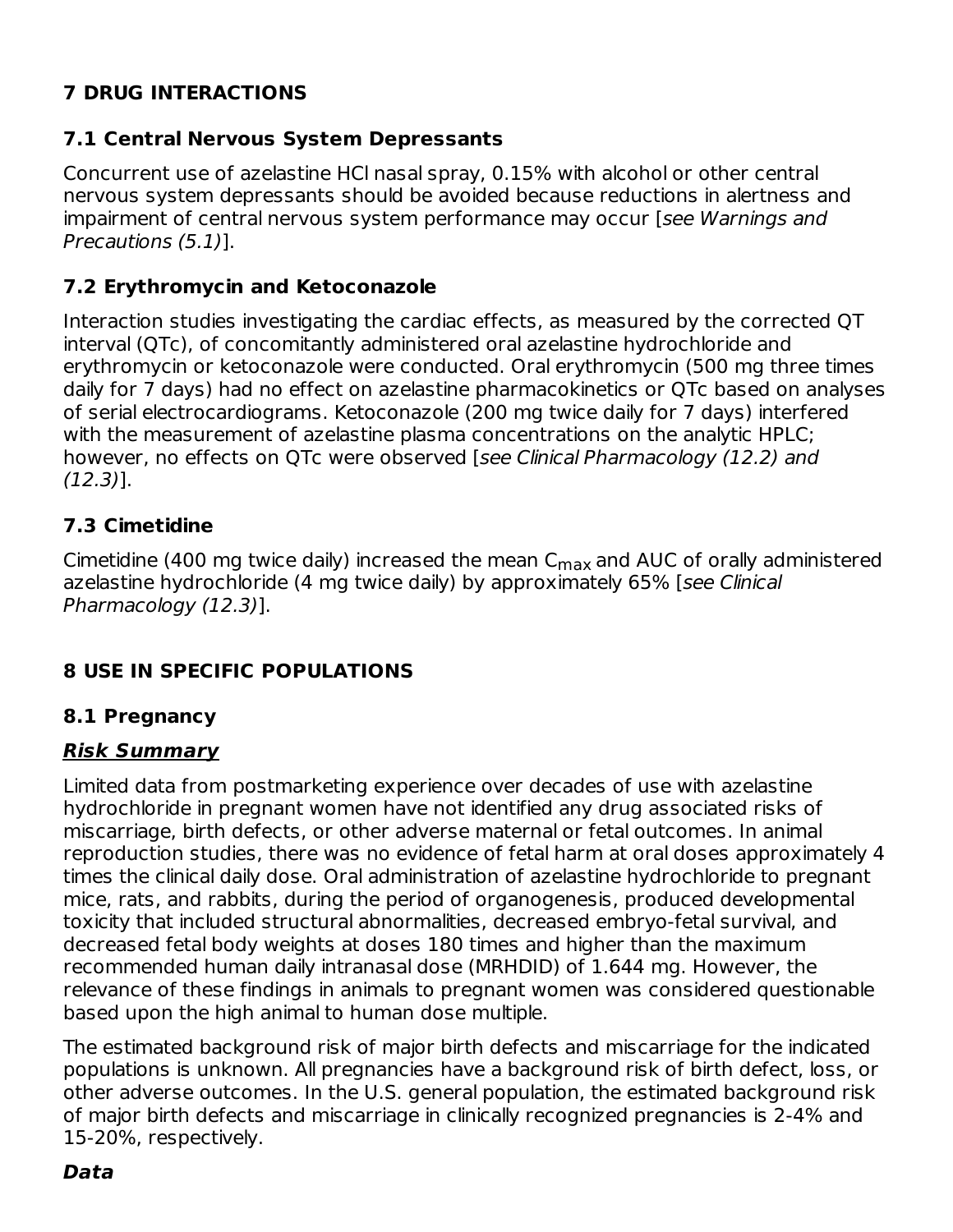### Animal Data

In an embryo-fetal development study in mice dosed during the period of organogenesis, azelastine hydrochloride caused embryo-fetal death, structural abnormalities (cleft palate; short or absent tail; fused, absent or branched ribs), delayed ossification, and decreased fetal weight at approximately 200 times the maximum recommended human daily intranasal dose (MRHDID) in adults (on a mg/m<sup>2</sup> basis at a maternal oral dose of 68.6 mg/kg/day), which also caused maternal toxicity as evidenced by decreased maternal body weight. Neither fetal nor maternal effects occurred in mice at approximately 9 times the MRHDID in adults (on a mg/m<sup>2</sup> basis at a maternal oral dose of 3 mg/kg/day).

In an embryo-fetal development study in pregnant rats dosed during the period of organogenesis from gestation days 7 to 17, azelastine hydrochloride caused structural abnormalities (oligo-and brachydactylia), delayed ossification, and skeletal variations, in the absence of maternal toxicity, at approximately 180 times the MRHDID in adults (on a mg/m<sup>2</sup> basis at a maternal oral dose of 30 mg/kg/day). Azelastine hydrochloride caused embryo-fetal death and decreased fetal weight and severe maternal toxicity at approximately 410 times the MRHDID (on a mg/m<sup>2</sup> basis at a maternal oral dose of 68.6 mg/kg/day). Neither fetal nor maternal effects occurred at approximately 10 times the  $MRHDID$  (on a mg/m<sup>2</sup> basis at a maternal oral dose of 2 mg/kg/day).

In an embryo-fetal development study in pregnant rabbits dosed during the period of organogenesis from gestation days 6 to 18, azelastine hydrochloride caused abortion, delayed ossification and decreased fetal weight and severe maternal toxicity at approximately 360 times the MRHDID in adults (on a mg/m<sup>2</sup> basis at a maternal oral dose of 30 mg/kg/day). Neither fetal nor maternal effects occurred at approximately 4 times the MRHDID (on a mg/m<sup>2</sup> basis at a maternal oral dose of 0.3 mg/kg/day).

In a prenatal and postnatal development study in pregnant rats dosed from late in the gestation period and through the lactation period from gestation day 17 through lactation day 21, azelastine hydrochloride produced no adverse developmental effects on pups at maternal doses up to approximately 180 times the MRHDID (on mg/m<sup>2</sup> basis at a maternal dose of 30 mg/kg/day.)

# **8.2 Lactation**

# **Risk Summary**

There are no data on the presence of azelastine hydrochloride in human milk, the effects on the breastfed infant, or the effects on milk production following use of azelastine hydrochloride. Because many drugs are excreted in human milk, caution should be exercised when azelastine HCl nasal spray, 0.15% is administered to a nursing woman.

The developmental and health benefits of breastfeeding should be considered along with the mother's clinical need for azelastine HCl nasal spray, 0.15% and any potential adverse effects on the breastfed infant from azelastine HCl nasal spray, 0.15% or from the underlying maternal condition.

# **8.4 Pediatric Use**

The safety and effectiveness of azelastine HCl nasal spray, 0.15% have been established for seasonal allergic rhinitis in pediatric patients 6 to 17 years of age and perennial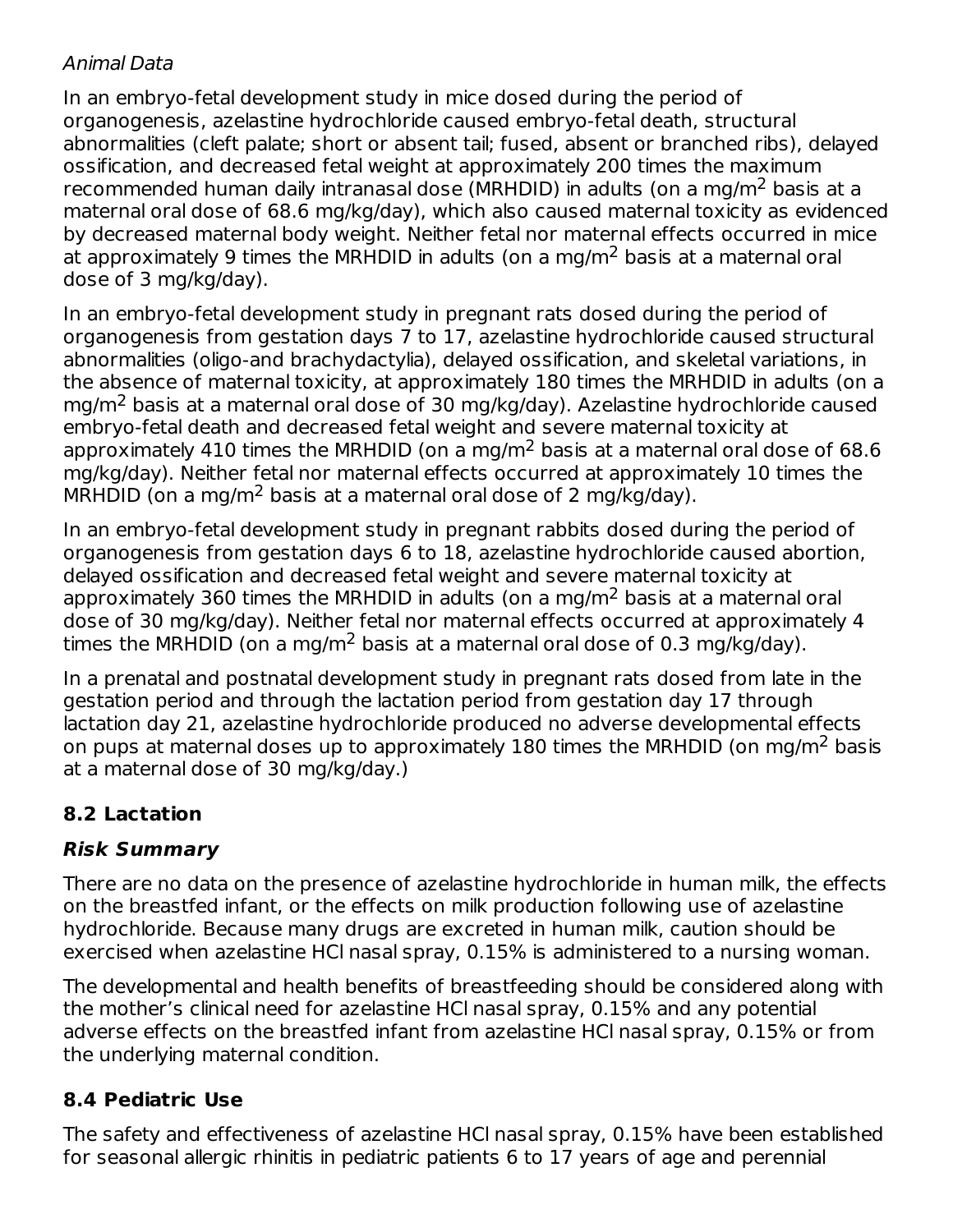allergic rhinitis in pediatric patients 6 to 17 years of age [see Clinical Studies (14)]. The safety and effectiveness of azelastine HCl nasal spray, 0.15% in pediatric patients below 6 years of age have not been established.

# **8.5 Geriatric Use**

Clinical trials of azelastine HCl nasal spray did not include sufficient numbers of patients 65 years of age and older to determine whether they respond differently from younger patients. Other reported clinical experience has not identified differences in responses between the elderly and younger patients. In general, dose selection for an elderly patient should be cautious, usually starting at the low end of the dosing range, reflecting the greater frequency of decreased hepatic, renal, or cardiac function, and of concomitant disease or other drug therapy.

# **10 OVERDOSAGE**

There have been no reported overdosages with azelastine HCl nasal spray. Acute overdosage by adults with this dosage form is unlikely to result in clinically significant adverse events, other than increased somnolence, since one 30-mL bottle of azelastine HCl nasal spray, 0.15% contains up to 45 mg of azelastine hydrochloride. Clinical trials in adults with single doses of the oral formulation of azelastine hydrochloride (up to 16 mg) have not resulted in increased incidence of serious adverse events. General supportive measures should be employed if overdosage occurs. There is no known antidote to azelastine HCl nasal spray. Oral ingestion of antihistamines has the potential to cause serious adverse effects in children. Accordingly, azelastine HCl nasal spray, 0.15% should be kept out of the reach of children.

# **11 DESCRIPTION**

Azelastine HCl nasal spray, 0.15% is an antihistamine (H $_{\rm 1}$  receptor antagonist) formulated as a metered-spray solution for intranasal administration.

Azelastine hydrochloride, USP occurs as a white, almost odorless, crystalline powder with a bitter taste. It has a molecular weight of 418.37. It is sparingly soluble in water, methanol, and propylene glycol and slightly soluble in ethanol, octanol, and glycerine. It has a melting point of about 225°C and the pH of a saturated solution is between 5.0 and 5.4. Its chemical name is  $(\pm)$ -1- $(2H)$ -phthalazinone,4- $[(4$ -chlorophenyl) methyl]-2-(hexahydro-1-methyl-1H-azepin-4-yl)-, monohydrochloride.

Its molecular formula is  $\mathsf{C}_{22}\mathsf{H}_{24}\mathsf{CIN}_{3}\mathsf{O}\bullet\mathsf{HCl}$  with the following chemical structure: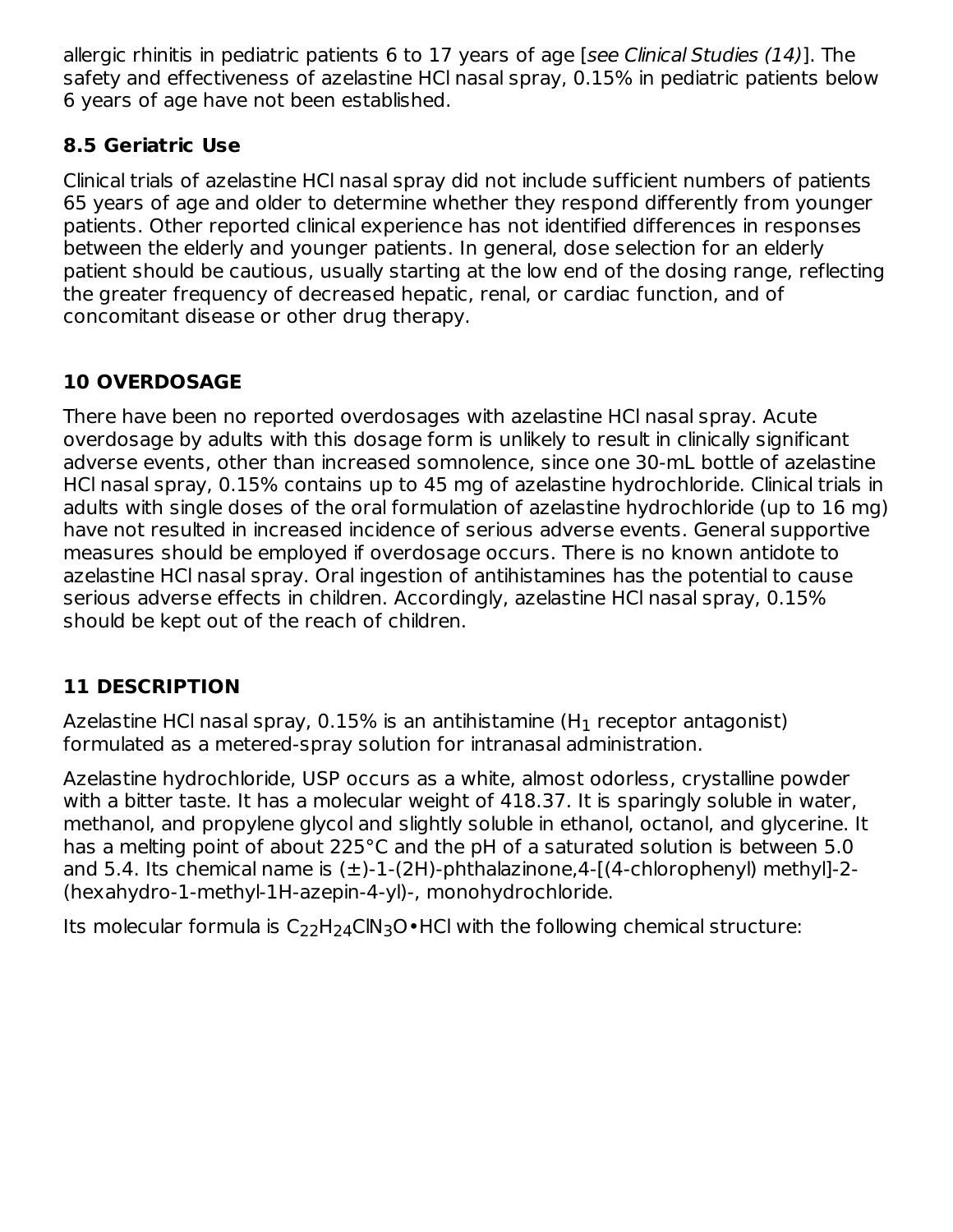

Azelastine HCl nasal spray, 0.15% contains 0.15% azelastine hydrochloride, USP in an isotonic aqueous solution containing sorbitol, sucralose, hypromellose, sodium citrate, edetate disodium, benzalkonium chloride (125 mcg/mL), and purified water (pH 6.4).

After priming [see Dosage and Administration (2.3)], each metered spray delivers a 0.137 mL mean volume containing 205.5 mcg of azelastine hydrochloride, USP (equivalent to 187.6 mcg of azelastine base). The 30-mL (net weight 30 gm of solution) bottle provides 200 metered sprays.

# **12 CLINICAL PHARMACOLOGY**

### **12.1 Mechanism of Action**

Azelastine hydrochloride, a phthalazinone derivative, exhibits histamine H $_{\rm 1}$ -receptor antagonist activity in isolated tissues, animal models, and humans. Azelastine HCl nasal spray, 0.15% is administered as a racemic mixture with no difference in pharmacologic activity noted between the enantiomers in in vitro studies. The major metabolite, desmethylazelastine, also possesses  ${\sf H}_1$ -receptor antagonist activity.

#### **12.2 Pharmacodynamics**

#### Cardiac Effects:

In a placebo-controlled trial (95 patients with allergic rhinitis), there was no evidence of an effect of azelastine hydrochloride nasal spray (2 sprays per nostril twice daily for 56 days) on cardiac repolarization as represented by the corrected QT interval (QTc) of the electrocardiogram. Following multiple dose oral administration of azelastine 4 mg or 8 mg twice daily, the mean change in QTc was 7.2 msec and 3.6 msec, respectively.

Interaction studies investigating the cardiac repolarization effects of concomitantly administered oral azelastine hydrochloride and erythromycin or ketoconazole were conducted. Oral erythromycin had no effect on azelastine pharmacokinetics or QTc based on analysis of serial electrocardiograms. Ketoconazole interfered with the measurement of azelastine plasma levels; however, no effects on QTc were observed [see Drug Interactions (7.2)].

### **12.3 Pharmacokinetics**

#### Absorption:

After intranasal administration of 2 sprays per nostril (822 mcg total dose) of azelastine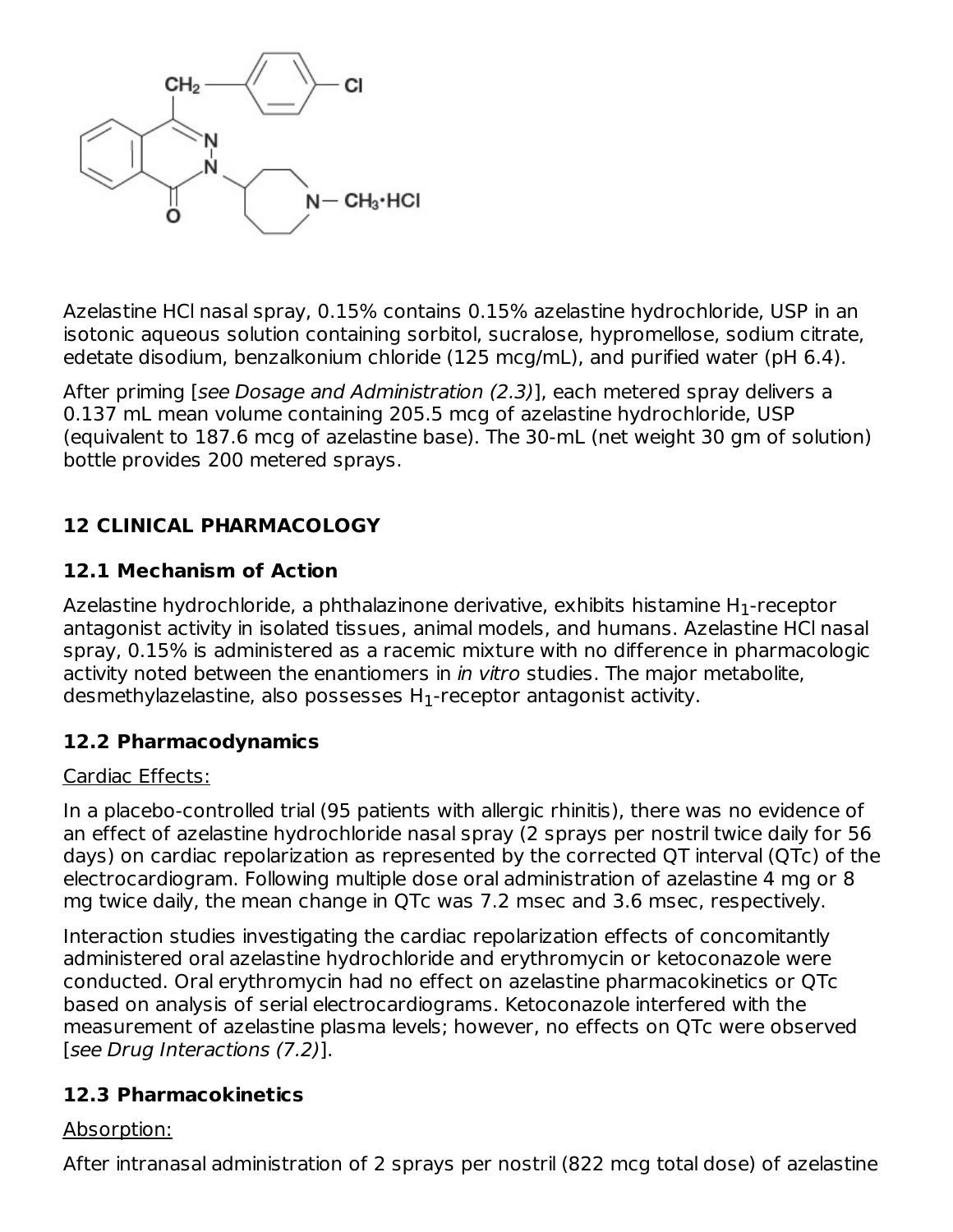HCl nasal spray, 0.15%, the mean azelastine peak plasma concentration (C $_{\sf max}$ ) is 409 pg/mL, the mean extent of systemic exposure (AUC) is 9312 pg•hr/mL and the median time to reach C<sub>max</sub> (t<sub>max</sub>) is 4 hours. The systemic bioavailability of azelastine hydrochloride is approximately 40% after intranasal administration.

### Distribution:

Based on intravenous and oral administration, the steady-state volume of distribution of azelastine is 14.5 L/kg. In vitro studies with human plasma indicate that the plasma protein binding of azelastine and its metabolite, desmethylazelastine, are approximately 88% and 97%, respectively.

### Metabolism:

Azelastine is oxidatively metabolized to the principal active metabolite, desmethylazelastine, by the cytochrome P450 enzyme system. The specific P450 isoforms responsible for the biotransformation of azelastine have not been identified. After a single-dose, intranasal administration of azelastine HCl nasal spray, 0.15% (822 mcg total dose), the mean desmethylazelastine C $_{\sf max}$  is 38 pg/mL, the AUC is 3824 pg•hr/mL and the median t<sub>max</sub> is 24 hours. After intranasal dosing of azelastine to steady-state, plasma concentrations of desmethylazelastine range from 20-50% of azelastine concentrations.

### Elimination:

Following intranasal administration of azelastine HCl nasal spray, 0.15%, the elimination half-life of azelastine is 25 hours while that of desmethylazelastine is 57 hours. Approximately 75% of an oral dose of radiolabeled azelastine hydrochloride was excreted in the feces with less than 10% as unchanged azelastine.

### Special Populations:

Hepatic Impairment: Following oral administration, pharmacokinetic parameters were not influenced by hepatic impairment.

Renal Impairment: Based on oral, single-dose studies, renal insufficiency (creatinine clearance <50 mL/min) resulted in a 70-75% higher C<sub>max</sub> and AUC compared to healthy subjects. Time to maximum concentration was unchanged.

Age: Following oral administration, pharmacokinetic parameters were not influenced by age.

Gender: Following oral administration, pharmacokinetic parameters were not influenced by gender.

Race: The effect of race has not been evaluated.

# Drug-Drug Interactions:

Erythromycin: Co-administration of orally administered azelastine (4 mg twice daily) with erythromycin (500 mg three times daily for 7 days) resulted in  $\mathsf{C}_{\mathsf{max}}$  of 5.36  $\pm$  2.6 ng/mL and AUC of 49.7  $\pm$  24 ng • h/mL for azelastine, whereas, administration of azelastine alone resulted in C<sub>max</sub> of 5.57  $\pm$  2.7 ng/mL and AUC of 48.4  $\pm$  24 ng•h/mL for azelastine [see Drug Interactions (7.2)].

Cimetidine and Ranitidine: In a multiple-dose, steady-state drug interaction trial in healthy subjects, cimetidine (400 mg twice daily) increased orally administered mean azelastine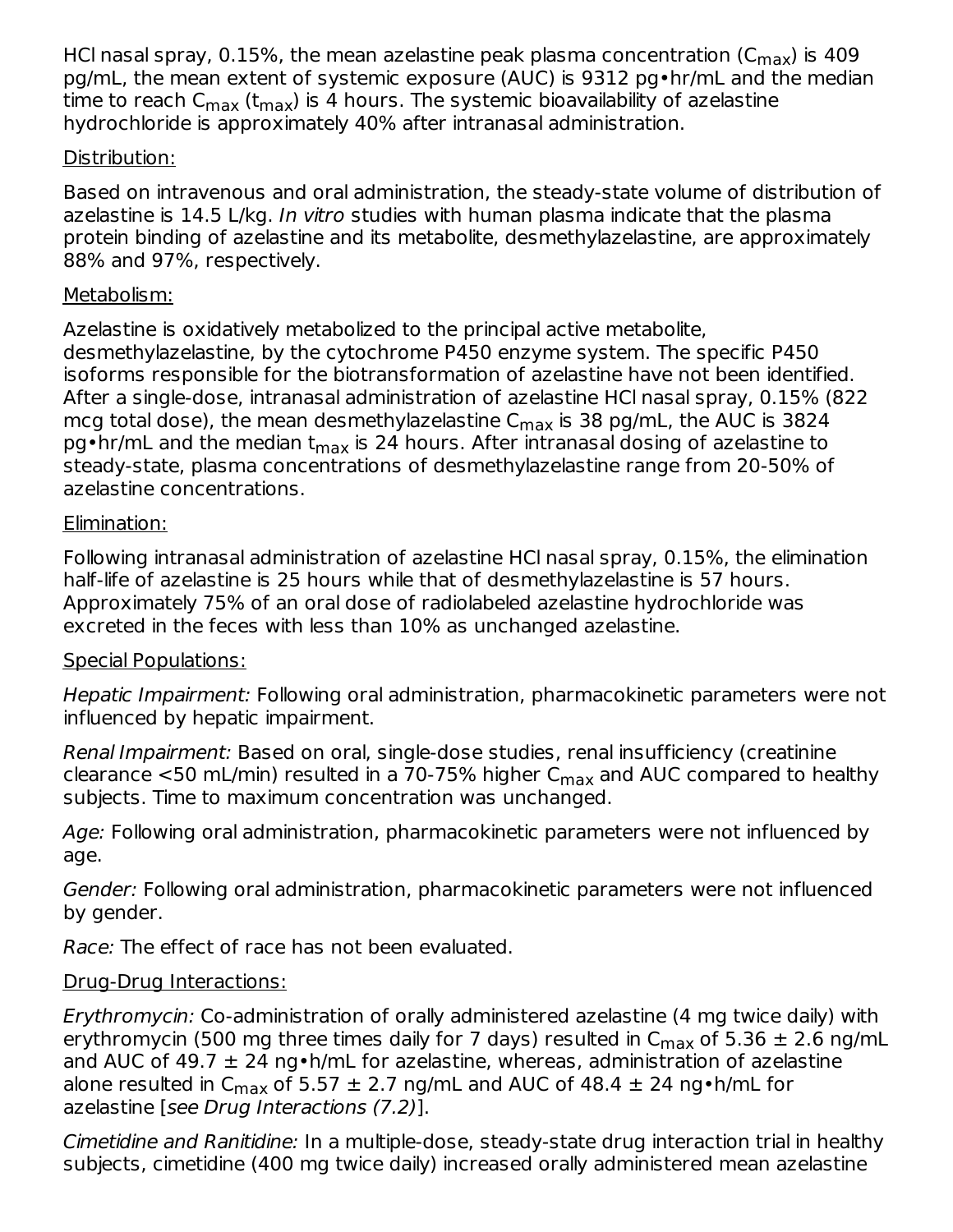(4 mg twice daily) concentrations by approximately 65%. Co-administration of orally administered azelastine (4 mg twice daily) with ranitidine hydrochloride (150 mg twice daily) resulted in C<sub>max</sub> of 8.89  $\pm$ 3.28 ng/mL and AUC of 88.22  $\pm$  40.43 ng•h/mL for azelastine, whereas, administration of azelastine alone resulted in  $\mathsf{C}_{\mathsf{max}}$  of 7.83  $\pm$  4.06 ng/mL and AUC of 80.09  $\pm$  43.55 ng•h/mL for azelastine [see Drug Interactions (7.3)].

Theophylline: No significant pharmacokinetic interaction was observed with the coadministration of an oral 4 mg dose of azelastine hydrochloride twice daily and theophylline 300 mg or 400 mg twice daily.

# **13 NONCLINICAL TOXICOLOGY**

# **13.1 Carcinogenesis, Mutagenesis, Impairment of Fertility**

Two-year carcinogenicity studies in Crl:CD(SD)BR rats and NMRI mice were conducted to assess the carcinogenic potential of azelastine hydrochloride. No evidence of tumorigenicity was observed in rats at doses up to 30 mg/kg day (approximately 180 and 160 times the MRHDID for adults and children, respectively, on a mg/m<sup>2</sup> basis). No evidence for tumorigenicity was observed in mice at doses up to 25 mg/kg (approximately 75 and 65 times the MRHDID for adults and children, respectively, on a mg/m<sup>2</sup> basis).

Azelastine hydrochloride showed no genotoxic effects in the Ames test, DNA repair test, mouse lymphoma forward mutation assay, mouse micronucleus test, or chromosomal aberration test in rat bone marrow.

There were no effects on male or female fertility and reproductive performance in male and female rats at oral doses up to 30 mg/kg (approximately 180 times the MRHDID in adults on a mg/m<sup>2</sup> basis). At 68.6 mg/kg (approximately 410 times the MRHDID on a  $mg/m<sup>2</sup>$  basis), the duration of estrous cycles was prolonged and copulatory activity and the number of pregnancies were decreased. The numbers of corpora lutea and implantations were decreased; however, pre-implantation loss was not increased.

# **14 CLINICAL STUDIES**

# **14.1 Seasonal Allergic Rhinitis**

### Azelastine HCl nasal spray, 0.15%

The efficacy and safety of azelastine HCl nasal spray, 0.15% in seasonal allergic rhinitis was evaluated in five randomized, multicenter, double-blind, placebo-controlled clinical trials in 2499 adult and adolescent patients 12 years and older with symptoms of seasonal allergic rhinitis (Trials 2, 3, 4, 5, and 6). The population of the trials was 12 to 83 years of age (64% female, 36% male; 81% white, 12% black, <2% Asian, 5% other; 23% Hispanic, 77% non-Hispanic). Assessment of efficacy was based on the rTNSS, iTNSS as described above, and other supportive secondary efficacy variables. The primary efficacy endpoint was the mean change from baseline in rTNSS over 2 weeks.

Two 2-week seasonal allergic rhinitis trials evaluated the efficacy of azelastine HCl nasal spray, 0.15% dosed at 2 sprays twice daily. The first trial (Trial 2) compared the efficacy of azelastine HCl nasal spray, 0.15% and azelastine HCl nasal spray without sweetener to vehicle placebo. The other trial (Trial 3) compared the efficacy of azelastine HCl nasal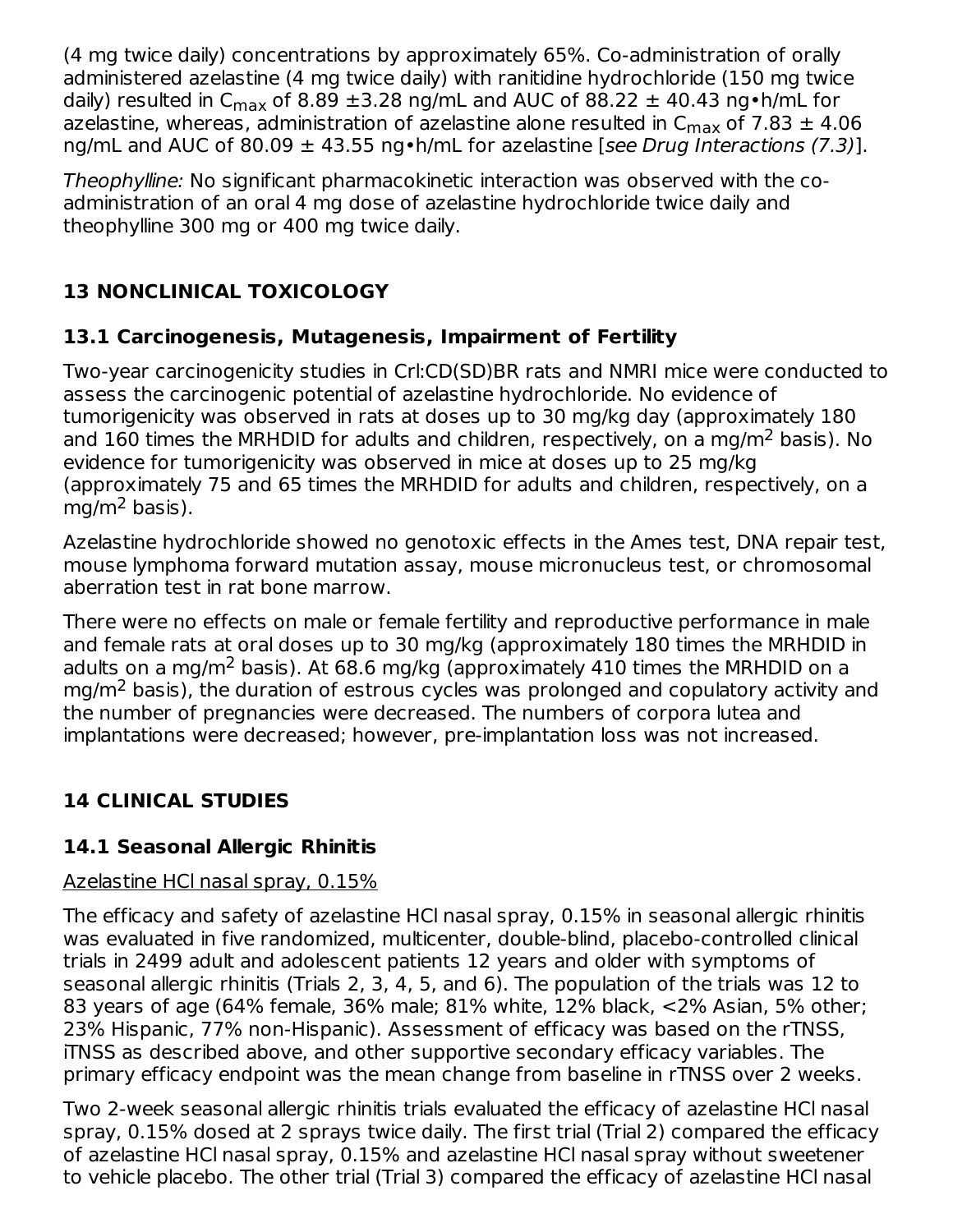spray, 0.15% and azelastine HCl nasal spray, 0.1% to vehicle placebo. In these two trials, azelastine HCl nasal spray, 0.15% demonstrated greater decreases in rTNSS than placebo and the differences were statistically significant (Table 4).

Three 2-week seasonal allergic rhinitis trials evaluated the efficacy of azelastine HCl nasal spray, 0.15% dosed at 2 sprays once daily compared to the vehicle placebo. Trial 4 demonstrated a greater decrease in rTNSS than placebo and the difference was statistically significant (Table 4). Trial 5 and Trial 6 were conducted in patients with Texas mountain cedar allergy. In Trial 5 and Trial 6, azelastine HCl nasal spray, 0.15% demonstrated a greater decrease in rTNSS than placebo and the differences were statistically significant (Trials 5 and 6; Table 4). Instantaneous TNSS results for the once daily dosing regimen of azelastine HCl nasal spray, 0.15% are shown in Table 5. In Trials 5 and 6, azelastine HCl nasal spray, 0.15% demonstrated a greater decrease in iTNSS than placebo and the differences were statistically significant.

| Table 4. Mean Change from Baseline in Reflective TNSS over 2 Weeks*<br>in Adults and Children $\geq 12$ years with Seasonal Allergic Rhinitis |  |                                                                                  |     |                          |                         |                          |                                |            |
|-----------------------------------------------------------------------------------------------------------------------------------------------|--|----------------------------------------------------------------------------------|-----|--------------------------|-------------------------|--------------------------|--------------------------------|------------|
| <b>Treatment</b>                                                                                                                              |  |                                                                                  |     | <b>Baseline</b>          | <b>Change</b>           |                          | <b>Difference From Placebo</b> |            |
|                                                                                                                                               |  | (sprays per<br>nostril)                                                          | n   | <b>LS</b><br><b>Mean</b> | from<br><b>Baseline</b> | <b>LS</b><br><b>Mean</b> | 95% CI                         | P<br>value |
| Trial 2                                                                                                                                       |  |                                                                                  |     |                          |                         |                          |                                |            |
| Two<br>sprays                                                                                                                                 |  | Azelastine HCI nasal<br>spray, 0.15%                                             | 153 | 18.2                     | $-4.3$                  | $-1.2$                   | $-2.1, -0.3$                   | 0.01       |
| twice daily                                                                                                                                   |  | Azelastine HCI nasal<br>spray without<br>sweetener                               | 153 | 17.9                     | $-3.9$                  | $-0.9$                   | $-1.8, 0.1$                    | 0.07       |
|                                                                                                                                               |  | Vehicle Placebo                                                                  | 153 | 18.1                     | $-3.0$                  |                          |                                |            |
| Trial 3                                                                                                                                       |  |                                                                                  |     |                          |                         |                          |                                |            |
| Two<br>sprays                                                                                                                                 |  | Azelastine HCI nasal<br>spray, 0.15%                                             |     | 17.7                     | $-5.1$                  | $-3.0$                   | $-3.9, -2.1$                   | < 0.001    |
| twice daily                                                                                                                                   |  | Azelastine HCI nasal<br>spray, $0.1\%$                                           |     | 18.2                     | $-4.2$                  | $-2.1$                   | $-3.0, -1.2$                   | < 0.001    |
|                                                                                                                                               |  | Vehicle Placebo                                                                  | 177 | 17.7                     | $-2.1$                  |                          |                                |            |
| Trial 4                                                                                                                                       |  |                                                                                  |     |                          |                         |                          |                                |            |
| Two<br>sprays                                                                                                                                 |  | <b>Azelastine HCI nasal</b><br>spray, 0.15%                                      |     | 17.4                     | $-3.4$                  | $-1.0$                   | $-1.7, -0.3$                   | 0.008      |
| once daily                                                                                                                                    |  | Vehicle Placebo                                                                  | 242 | 17.4                     | $-2.4$                  |                          |                                |            |
| Trial 5                                                                                                                                       |  |                                                                                  |     |                          |                         |                          |                                |            |
| Two<br>sprays                                                                                                                                 |  | <b>Azelastine HCI nasal</b><br>spray, 0.15%                                      | 266 | 18.5                     | $-3.3$                  | $-1.4$                   | $-2.1, -0.8$                   | < 0.001    |
| once daily                                                                                                                                    |  | Vehicle Placebo                                                                  | 266 | 18.0                     | $-1.9$                  |                          |                                |            |
| Trial 6                                                                                                                                       |  |                                                                                  |     |                          |                         |                          |                                |            |
| Two<br>sprays                                                                                                                                 |  | <b>Azelastine HCI nasal</b><br>spray, 0.15%                                      | 251 | 18.5                     | $-3.4$                  | $-1.4$                   | $-2.1, -0.7$                   | < 0.001    |
| once daily                                                                                                                                    |  | Vehicle Placebo                                                                  | 254 | 18.8                     | $-2.0$                  |                          |                                |            |
| 14 day treatment period                                                                                                                       |  | $*$ Sum of AM and PM rTNSS for each day (Maximum score=24) and averaged over the |     |                          |                         |                          |                                |            |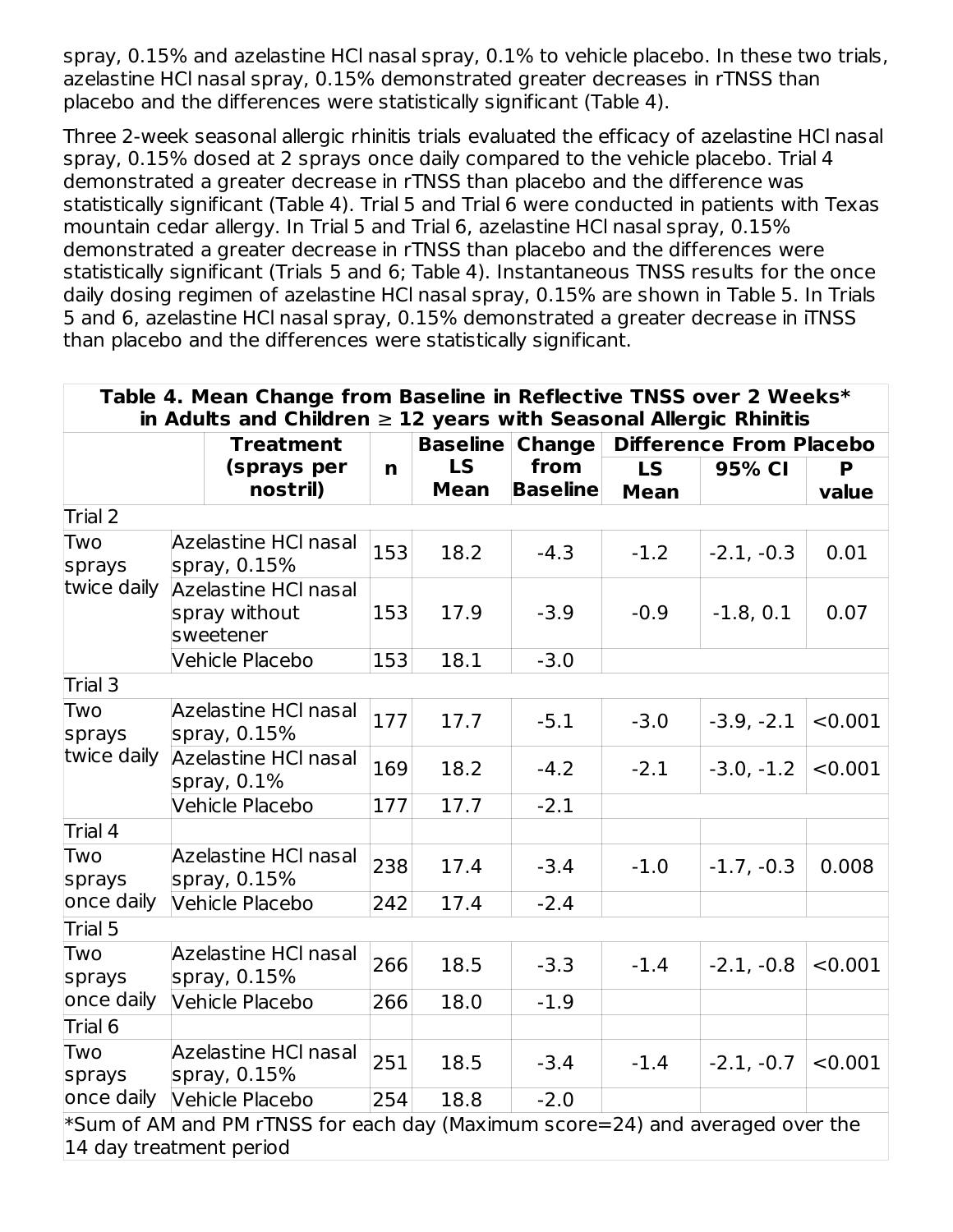|               | in Adults and Children $\geq 12$ years with Seasonal Allergic Rhinitis<br><b>Treatment</b> |     | <b>Baseline</b> | <b>Change</b>     |                          | <b>Difference From Placebo</b> |            |
|---------------|--------------------------------------------------------------------------------------------|-----|-----------------|-------------------|--------------------------|--------------------------------|------------|
|               | (sprays per<br>nostril once<br>daily)                                                      | n   | LS.<br>Mean     | from<br> Baseline | <b>LS</b><br><b>Mean</b> | 95% CI                         | P<br>value |
| Trial 4       |                                                                                            |     |                 |                   |                          |                                |            |
| Two<br>sprays | Azelastine HCI nasal<br>spray, $0.15%$                                                     | 238 | 8.1             | $-1.3$            | $-0.2$                   | $-0.6, 0.1$                    | 0.15       |
| once daily    | Vehicle Placebo                                                                            | 242 | 8.3             | $-1.1$            |                          |                                |            |
| Trial 5       |                                                                                            |     |                 |                   |                          |                                |            |
| Two<br>sprays | Azelastine HCl nasal<br>spray, $0.15%$                                                     | 266 | 8.7             | $-1.4$            | $-0.7$                   | $-1.0, -0.4$                   | < 0.001    |
| once daily    | <b>Vehicle Placebo</b>                                                                     | 266 | 8.3             | $-0.7$            |                          |                                |            |
| Trial 6       |                                                                                            |     |                 |                   |                          |                                |            |
| Two<br>sprays | Azelastine HCl nasal<br>spray, 0.15%                                                       | 251 | 8.9             | $-1.4$            | $-0.6$                   | $-0.9, -0.3$                   | < 0.001    |
| once daily    | Vehicle Placebo                                                                            | 254 | 8.9             | $-0.8$            |                          |                                |            |

Azelastine HCl nasal spray, 0.15% at a dose of 1 spray twice daily was not studied. The azelastine HCl nasal spray, 0.15% 1 spray twice daily dosing regimen is supported by previous findings of efficacy for azelastine HCl nasal spray without sweetener and a favorable comparison of azelastine HCl nasal spray, 0.15% to azelastine HCl nasal spray without sweetener and azelastine HCl nasal spray, 0.1% (Table 4).

The efficacy and safety of azelastine HCl nasal spray, 0.15% in children 6 to 11 years of age with seasonal allergic rhinitis was evaluated in a clinical study that enrolled pediatric patients with perennial allergic rhinitis, with or without concomitant seasonal allergic rhinitis (described below in Section 14.2).

# **14.2 Perennial Allergic Rhinitis**

### Azelastine HCl nasal spray, 0.15%

The efficacy and safety of azelastine HCl nasal spray, 0.15% in perennial allergic rhinitis was evaluated in one randomized, multicenter, double-blind, placebo-controlled clinical trial in 578 adult and adolescent patients 12 years and older with symptoms of perennial allergic rhinitis. The population of the trial was 12 to 84 years of age (68% female, 32% male; 85% white, 11% black, 1% Asian, 3% other; 17% Hispanic, 83% non-Hispanic).

Assessment of efficacy was based on the 12-hour reflective total nasal symptom score (rTNSS) assessed daily in the morning and evening, the instantaneous total nasal symptom score (iTNSS), and other supportive secondary efficacy variables. The primary efficacy endpoint was the mean change from baseline rTNSS over 4 weeks. The one 4 week perennial allergic rhinitis trial evaluated the efficacy of azelastine HCl nasal spray, 0.15%, azelastine HCl nasal spray, 0.1%, and vehicle placebo dosed at 2 sprays per nostril twice daily. In this trial, azelastine HCl nasal spray, 0.15% demonstrated a greater decrease in rTNSS than placebo and the difference was statistically significant (Table 6).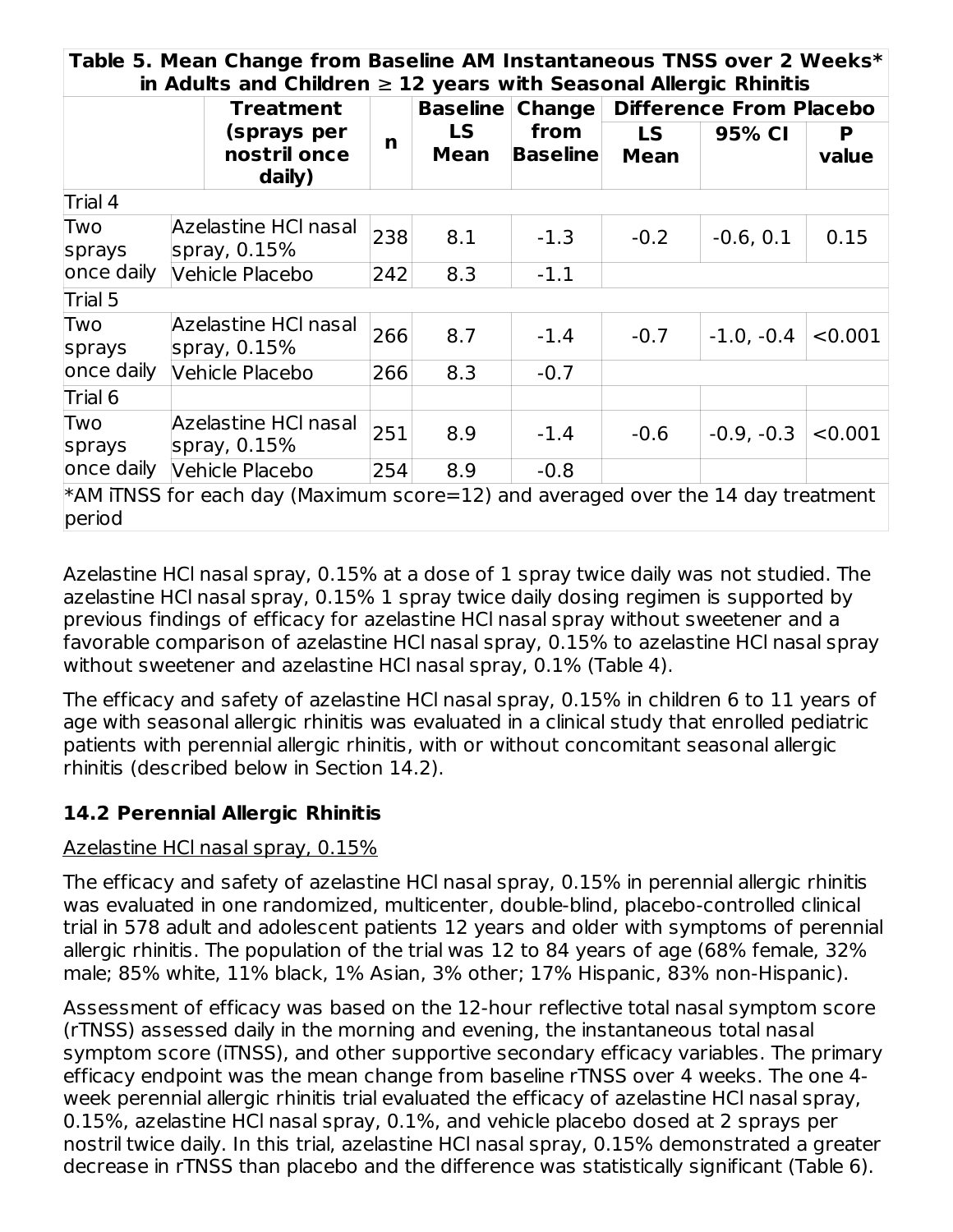|                         |                  | Table 6. Mean Change from Baseline in Reflective TNSS over 4 Weeks*<br>in Adults and Children $\geq 12$ years with Perennial Allergic Rhinitis |     |                        |                         |                          |                                |            |
|-------------------------|------------------|------------------------------------------------------------------------------------------------------------------------------------------------|-----|------------------------|-------------------------|--------------------------|--------------------------------|------------|
|                         | <b>Treatment</b> |                                                                                                                                                |     | <b>Baseline Change</b> |                         |                          | <b>Difference From Placebo</b> |            |
|                         |                  | (sprays per<br>nostril twice<br>daily)                                                                                                         | n   | LS<br><b>Mean</b>      | from<br><b>Baseline</b> | <b>LS</b><br><b>Mean</b> | 95% CI                         | P<br>value |
| Two<br>sprays           |                  | Azelastine HCI nasal<br>spray, $0.15\%$                                                                                                        | 192 | 15.8                   | $-4.0$                  | $-0.9$                   | $-1.7, -0.1$                   | 0.03       |
| twice daily             |                  | Azelastine HCI nasal<br>spray, $0.1\%$                                                                                                         |     | 194<br>15.5            | $-3.8$                  | $-0.7$                   | $-1.5, 0.1$                    | 0.08       |
|                         |                  | Vehicle Placebo                                                                                                                                |     | 192<br>14.7            | $-3.1$                  |                          |                                |            |
| 28 day treatment period |                  | $*$ Sum of AM and PM rTNSS for each day (Maximum score=24) and averaged over the                                                               |     |                        |                         |                          |                                |            |

The efficacy and safety of azelastine HCl nasal spray, 0.1% and azelastine HCl nasal spray, 0.15% in pediatric patients 6 to 11 years of age with perennial allergic rhinitis, with or without concomitant seasonal allergic rhinitis, was evaluated in a randomized, doubleblind, placebo-controlled clinical trial in 486 patients. All patients received one spray per nostril twice daily. The study population was 58% males and 42% females; 78% white, 13% black, 3% Asian, and 6% other.

Assessment of efficacy was based on the 12-hour reflective total nasal symptom score (rTNSS) assessed daily in the morning and evening. The primary efficacy endpoint was the mean change from baseline rTNSS over 4 weeks (Table 7). Both active treatments demonstrated statistically significant decreases in rTNSS compared to placebo. There was no statistically significant difference between the two active-treatment groups. There was also no difference in treatment effect between patients with perennial allergic rhinitis only compared to those with perennial allergic rhinitis and concomitant seasonal allergic rhinitis.

|                          |                                        | Table 7. Mean Change from Baseline in Reflective TNSS over 4 Weeks*<br>in Children 6 to 11 years with Perennial Allergic Rhinitis |     |                        |                         |                                |              |            |
|--------------------------|----------------------------------------|-----------------------------------------------------------------------------------------------------------------------------------|-----|------------------------|-------------------------|--------------------------------|--------------|------------|
|                          |                                        | <b>Treatment</b>                                                                                                                  |     | <b>Baseline Change</b> |                         | <b>Difference From Placebo</b> |              |            |
|                          |                                        | (sprays per<br>nostril twice<br>daily)                                                                                            | n   | LS.<br><b>Mean</b>     | from<br><b>Baseline</b> | LS.<br><b>Mean</b>             | 95% CI       | P<br>value |
| One spray<br>twice daily | Azelastine HCI nasal<br>spray, $0.15%$ |                                                                                                                                   | 159 | 16.6                   | $-3.5$                  | $-1.0$                         | $-1.7, -0.3$ | 0.005      |
|                          |                                        | <b>Azelastine HCI nasal</b><br>spray, $0.1\%$                                                                                     | 166 | 16.4                   | $-3.4$                  | $-0.9$                         | $-1.6, -0.2$ | 0.015      |
|                          |                                        | <b>Vehicle Placebo</b>                                                                                                            | 161 | 16.1                   | $-2.5$                  |                                |              |            |
|                          |                                        | $*$ Sum of AM and PM rTNSS for each day (Maximum score=24) and averaged over the                                                  |     |                        |                         |                                |              |            |

28 day treatment period

The efficacy of azelastine HCl nasal spray, 0.1% and azelastine HCl nasal spray, 0.15% in children 6 months to 5 years of age with allergic rhinitis was explored in a clinical study (described above in Section 14.1).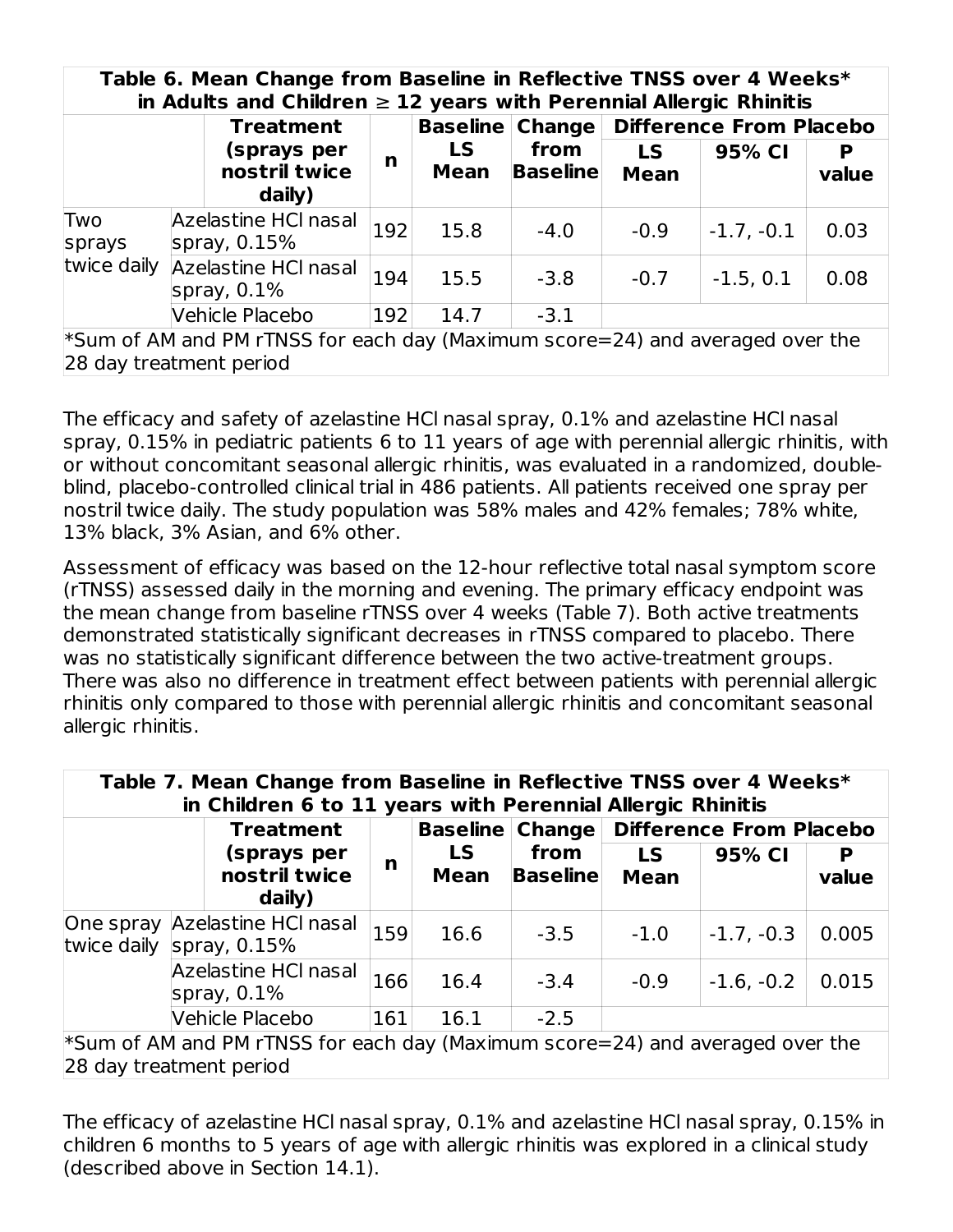# **16 HOW SUPPLIED/STORAGE AND HANDLING**

Azelastine HCl nasal spray, 0.15% is supplied as a 30-mL package (NDC 63629-2519-1) delivering 200 metered sprays in a high-density polyethylene (HDPE) bottle fitted with a metered-dose spray pump unit. The spray pump unit consists of a nasal spray pump fitted with a violet safety clip and a violet plastic dust cover. The net content of the bottle is 30 mL (net weight 30 gm of solution). The 30-mL bottle contains 45 mg (1.5 mg/mL) of azelastine hydrochloride, USP. After priming [see Dosage and Administration (2.3)], each spray delivers a fine mist containing a mean volume of 0.137 mL solution containing 205.5 mcg of azelastine hydrochloride, USP. The correct amount of medication in each spray cannot be assured before the initial priming and after 200 sprays for the 30-mL bottle have been used, even though the bottle is not completely empty. The bottle should be discarded after 200 sprays have been used.

Azelastine HCl nasal spray, 0.15% should not be used after the expiration date "EXP" printed on the medicine label and carton.

# **Storage:**

Store upright at controlled room temperature 20° to 25°C (68° to 77°F). Protect from freezing.

# **17 PATIENT COUNSELING INFORMATION**

See FDA-approved patient labeling (Patient Information and Instructions for Use).

# **Activities Requiring Mental Alertness**

Somnolence has been reported in some patients taking azelastine HCl nasal spray.

Caution patients against engaging in hazardous occupations requiring complete mental alertness and motor coordination such as driving or operating machinery after administration of azelastine HCl nasal spray, 0.15% [see Warnings and Precautions (5.1)].

# **Concurrent Use of Alcohol and other Central Nervous System Depressants**

Avoid concurrent use of azelastine HCl nasal spray, 0.15% with alcohol or other central nervous system depressants because additional reductions in alertness and additional impairment of central nervous system performance may occur [see Warnings and Precautions (5.1)].

# **Common Adverse Reactions**

Inform patients that the treatment with azelastine HCl nasal spray, 0.15% may lead to adverse reactions, most common of which include pyrexia, dysgeusia, nasal discomfort, epistaxis, headache, sneezing, fatigue, somnolence, upper respiratory infection, cough, rhinalgia, vomiting, otitis media, contact dermatitis, and oropharyngeal pain. [see Adverse Reactions (6.1)].

# **Priming**

Instruct patients to prime the pump before initial use and when azelastine HCl nasal spray, 0.15% has not been used for 3 or more days [see Dosage and Administration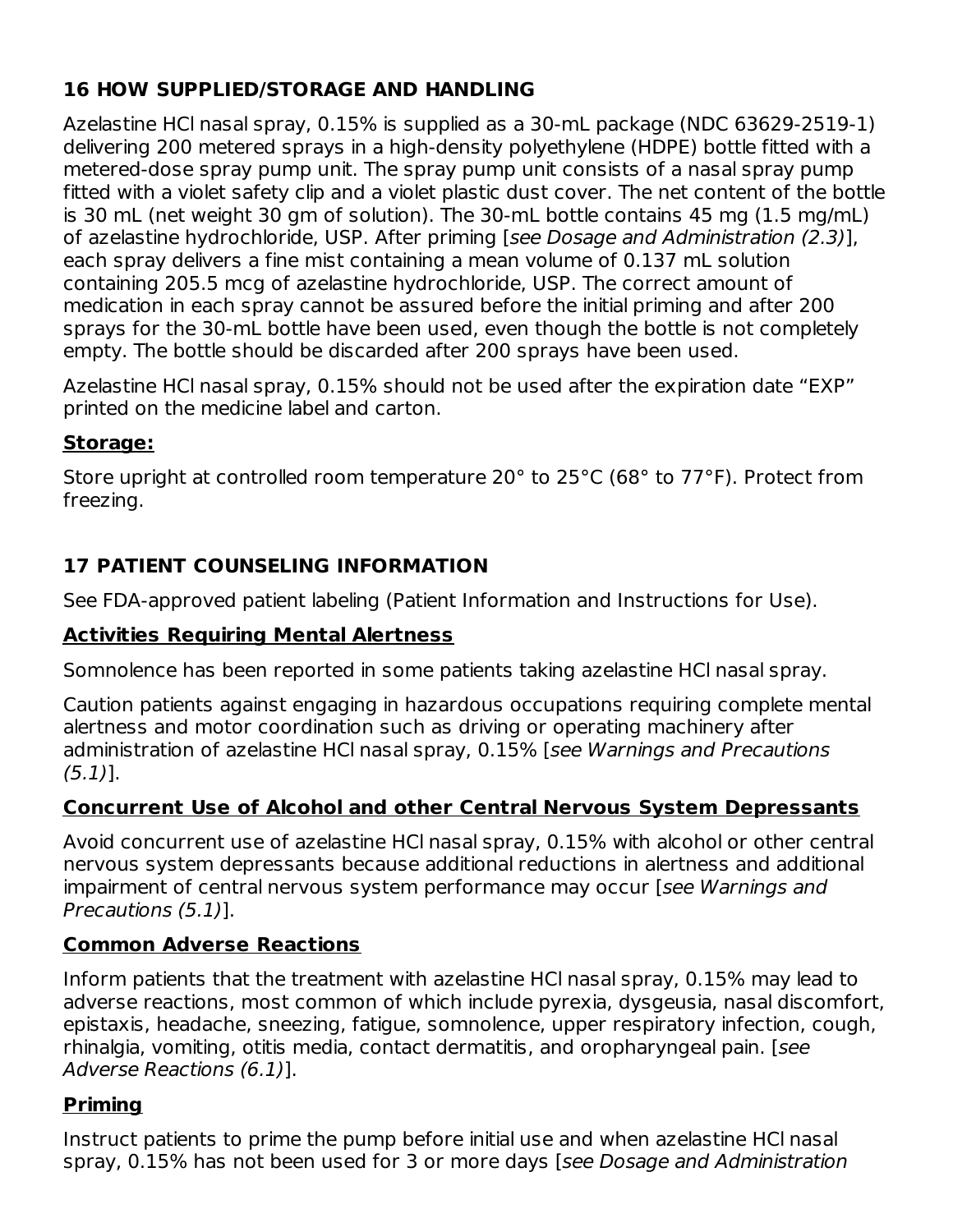(2.3)].

### **Keep Spray Out of Eyes**

Instruct patients to avoid spraying azelastine HCl nasal spray, 0.15% into their eyes.

### **Keep Out of Children's Reach**

Instruct patients to keep azelastine HCl nasal spray, 0.15% out of the reach of children. If a child accidentally ingests azelastine HCl nasal spray, 0.15% seek medical help or call a poison control center immediately.

Made in Israel

Manufactured by Perrigo

Yeruham, Israel

Distributed By

Perrigo®

Allegan, MI 49010 • www.perrigorx.com

Rev 11-20

9H400 RC J6

### **PATIENT INFORMATION**

Azelastine (a-ZEL-uh-steen) HCl nasal spray, 0.15%

### **Important: For use in your nose only.**

#### **What is azelastine HCl nasal spray?**

- Azelastine HCl nasal spray is a prescription medicine used to treat symptoms of seasonal allergic rhinitis in patients 6 years of age and older and year-round allergic rhinitis in people age 6 years and older.
- Azelastine HCl nasal spray may help to reduce your nasal symptoms including stuffy nose, runny nose, itching and sneezing.

It is not known if azelastine HCl nasal spray is safe and effective in children under 6 years of age.

#### **What should I tell my healthcare provider before using azelastine HCl nasal spray?**

#### **Before using azelastine HCl nasal spray, tell your healthcare provider if you are:**

- allergic to any of the ingredients in azelastine HCl nasal spray. See the end of this leaflet for a complete list of ingredients in azelastine HCl nasal spray.
- pregnant, or plan to become pregnant.
- breastfeeding, or plan to breastfeed. It is not known if azelastine HCl nasal spray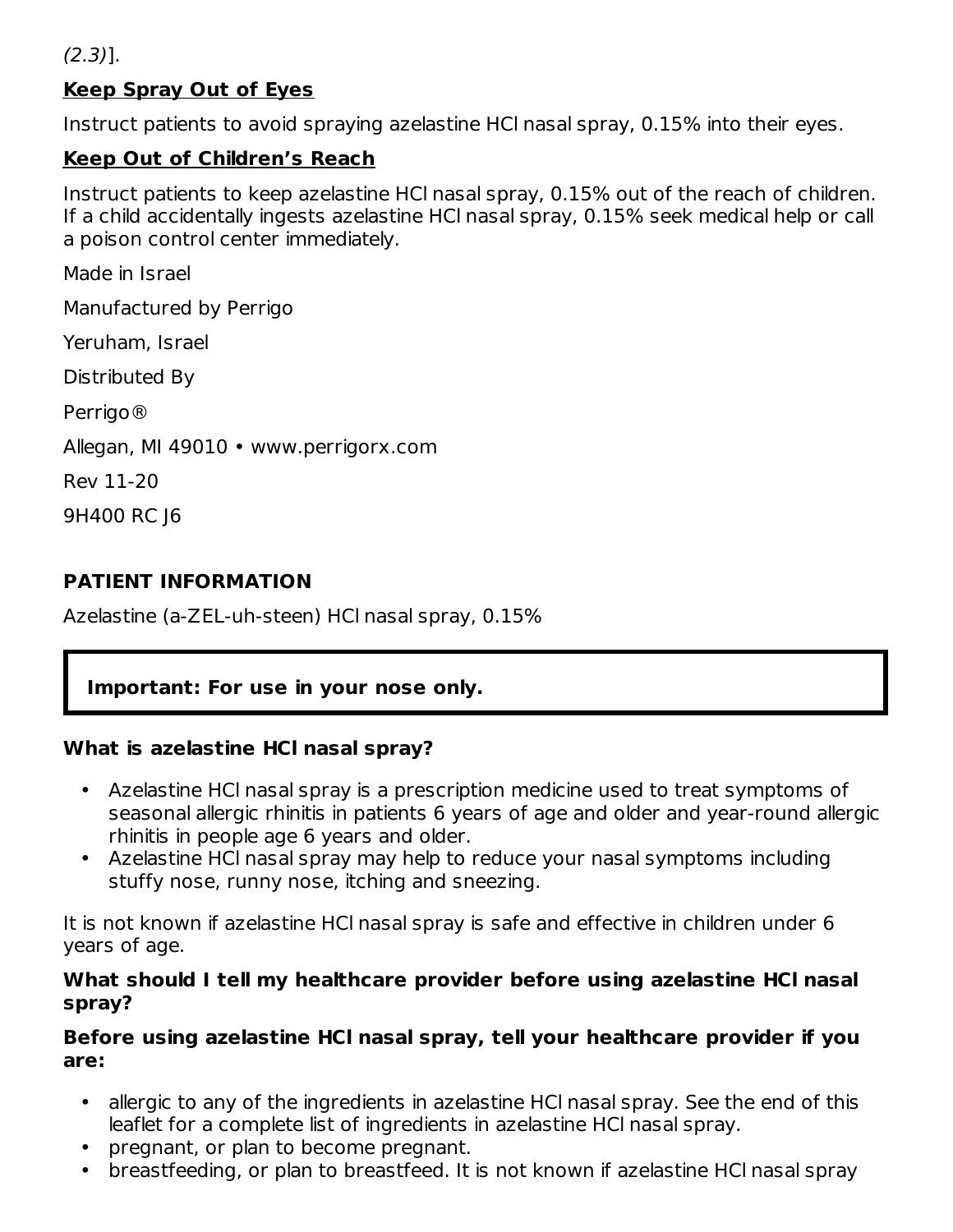passes into your breast milk. You and your healthcare provider should decide if you will use azelastine HCl nasal spray if you plan to breastfeed.

**Tell your healthcare provider about all the medicines you take,** including prescription and over-the-counter medicines, vitamins, and herbal supplements. Azelastine HCl nasal spray and other medicines may affect each other, causing side effects.

### **How should I use azelastine HCl nasal spray?**

- Read the **Instructions for Use** at the end of this leaflet for information about the right way to use azelastine HCl nasal spray.
- An adult should help a young child use azelastine HCl nasal spray.
- Spray azelastine HCl nasal spray in your nose only. **Do not spray it into your eyes or mouth.**
- Use azelastine HCl nasal spray exactly as your healthcare provider tells you to use it.
- **Do not** use more than your healthcare provider tells you.
- Throw away your azelastine HCl nasal spray bottle after using 200 sprays. Even though the bottle may not be completely empty, you may not get the correct dose of medicine.
- If you use too much or a child accidentally swallows azelastine HCl nasal spray, call your healthcare provider or go to the nearest hospital emergency room right away.

### **What should I avoid while using azelastine HCl nasal spray?**

### **Azelastine HCl nasal spray can cause sleepiness:**

- **Do not** drive, operate machinery, or do other dangerous activities until you know how azelastine HCl nasal spray affects you.
- **Do not** drink alcohol or take other medicines that may cause you to feel sleepy while using azelastine HCl nasal spray. It may make your sleepiness worse.

### **What are the possible side effects of azelastine HCl nasal spray?**

The most common side effects of azelastine HCl nasal spray include:

- fever
- unusual taste
- nose pain or discomfort
- nosebleeds
- headache
- sneezing
- fatigue
- sleepiness
- upper respiratory tract infections
- cough
- vomiting
- middle ear infection
- skin rash
- sore throat

Tell your healthcare provider if you have any side effect that bothers you or that does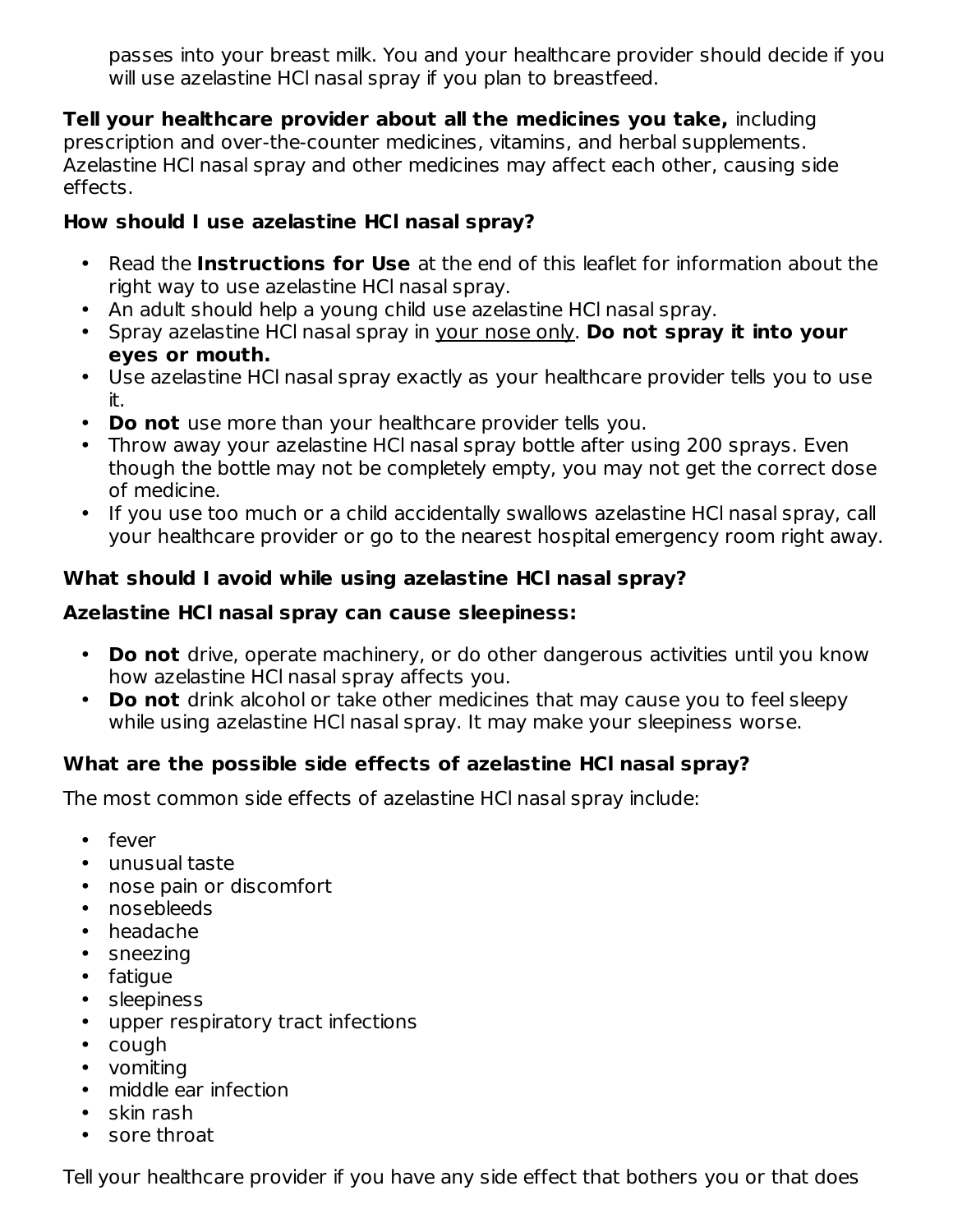not go away.

These are not all of the possible side effects of azelastine HCl nasal spray.

For more information, ask your healthcare provider or pharmacist.

Call your doctor for medical advice about side effects. You may report side effects to FDA at 1-800-FDA-1088.

## **How should I store azelastine HCl nasal spray?**

- Keep azelastine HCl nasal spray upright at 68°F to 77°F (20°C to 25°C).
- Do not freeze azelastine HCl nasal spray.
- Do not use azelastine HCl nasal spray after the expiration date "EXP" on the medicine label and box.

# **Keep azelastine HCl nasal spray and all medicines out of reach of children.**

## **General information about the safe and effective use of azelastine HCl nasal spray.**

Medicines are sometimes prescribed for conditions other than those listed in a Patient Information leaflet.

Do not use azelastine HCl nasal spray for a condition for which it was not prescribed. Do not give azelastine HCl nasal spray to other people, even if they have the same symptoms that you have. It may harm them.

This Patient Information leaflet summarizes the most important information about azelastine HCl nasal spray. If you would like more information, talk with your healthcare provider. You can ask your pharmacist or healthcare provider for information about azelastine HCl nasal spray that is written for health professionals.

For more information, go to www.perrigorx.com or call 1-866-634-9120.

# **What are the ingredients in azelastine HCl nasal spray?**

Active ingredient: azelastine hydrochloride, USP

Inactive ingredients: sorbitol, sucralose, hypromellose, sodium citrate, edetate disodium, benzalkonium chloride, and purified water.

# **INSTRUCTIONS FOR USE**

Azelastine (a-ZEL-uh-steen) HCl nasal spray, 0.15%

# **Important: For use in your nose only.**

# **For the correct dose of medicine:**

- Keep your head tilted downward when spraying into your nostril.
- Change nostrils each time you use the spray.
- **Breathe gently and do not tip your head back after using the spray.** This will keep the medicine from running down into your throat. You may get a bitter taste in your mouth.

Figure A identifies the parts of your azelastine HCl nasal spray pump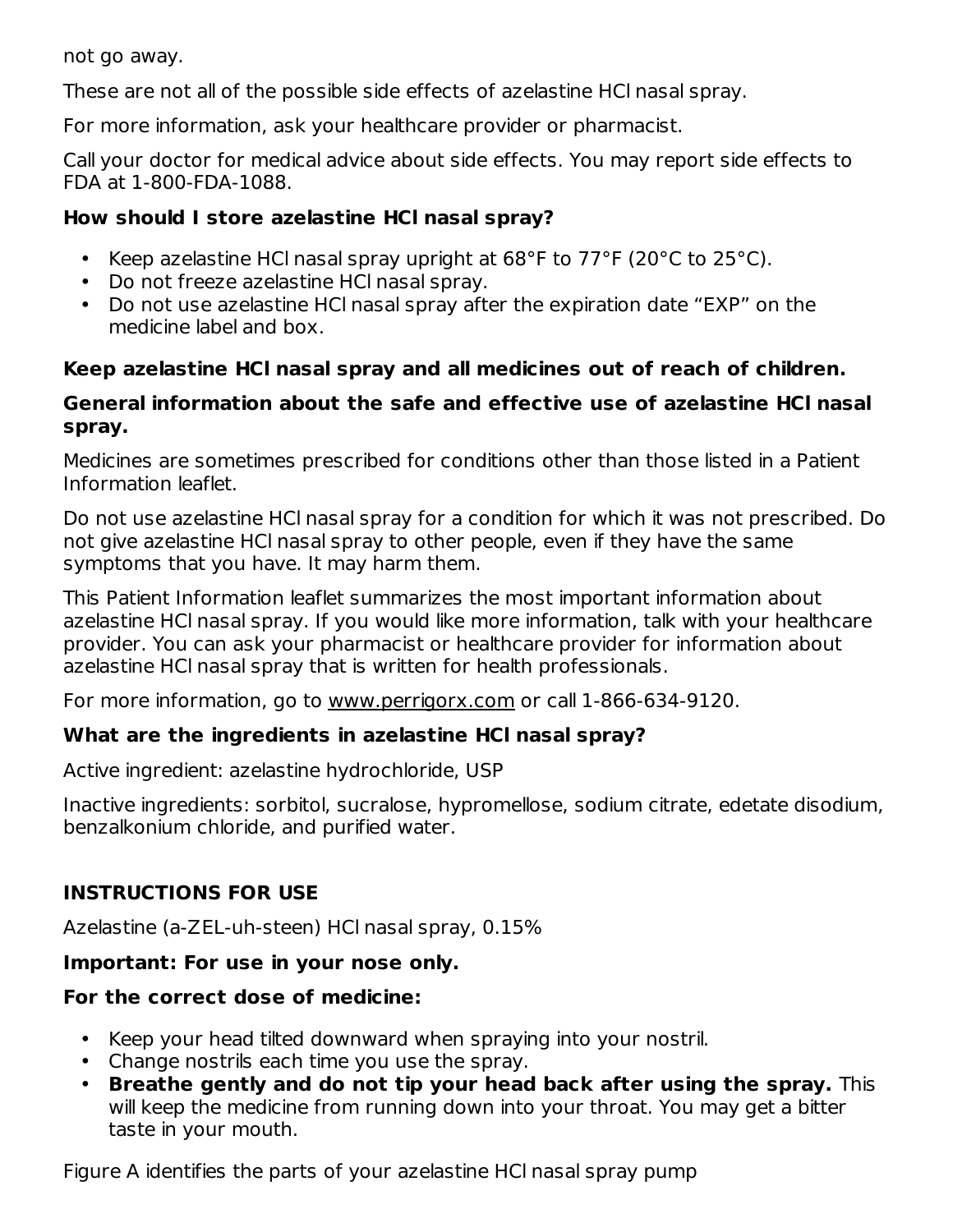

#### **Before you use azelastine HCl nasal spray for the first time, you will need to prime the bottle.**

**For use in young children:** An adult should help a young child use azelastine HCl nasal spray. (See "Using your azelastine HCl nasal spray" Steps 1 through 8).

## **Priming your azelastine HCl nasal spray**

Remove the violet dust cover over the tip of the bottle and the violet safety clip just under the "shoulders" of the bottle. (**See Figure B**).



• Hold the bottle upright with 2 fingers on the shoulders of the spray pump unit and put your thumb on the bottom of the bottle. Press upward with your thumb and release for the pumping action. Repeat this until you see a fine mist. (**See Figure**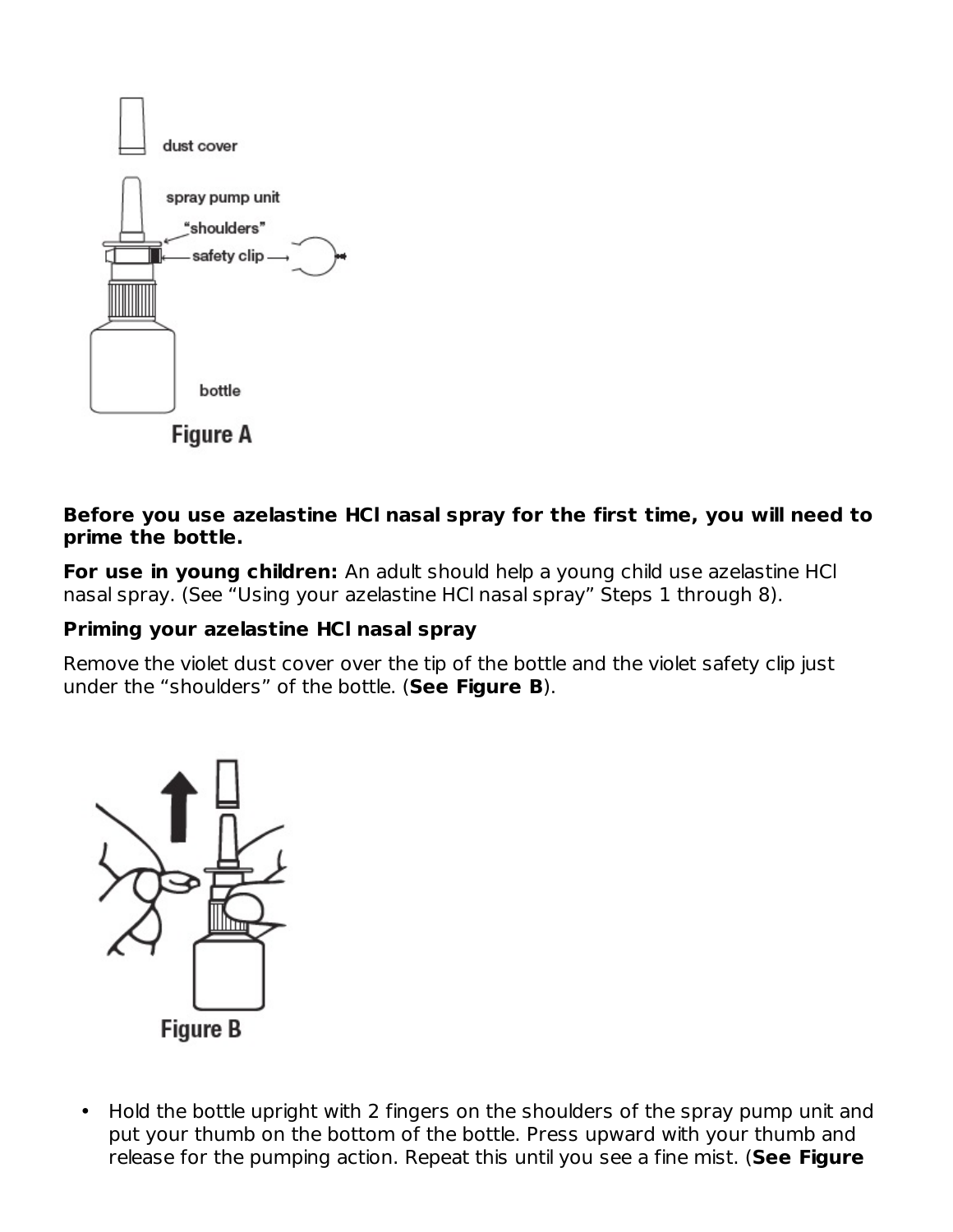**C**).

- To get a fine mist you must pump the spray fast and use firm pressure against the bottom of the bottle. If you see a stream of liquid, the pump is not working correctly and you may have nasal discomfort.
- This should happen in 6 sprays or less.

Now your pump is primed and ready to use.



Figure C

- **Do not** use azelastine HCl nasal spray unless you see a fine mist after you do the priming sprays. If you do not see a fine mist, clean the tip of the spray nozzle. See the **"Cleaning the Spray Tip of your azelastine HCl nasal spray"** section below.
- If you do not use azelastine HCl nasal spray for 3 or more days, you will need to prime the pump with 2 sprays or until you see a fine mist.

#### **Using your azelastine HCl nasal spray**

**For use in young children:** An adult should help a young child use azelastine HCl nasal spray. (See Steps 1 through 8).

Stepbalt tätesperjublerspeckya itt ellecknyda yntrodutorika ddidde intablectosorulr nose (See **Figure D**).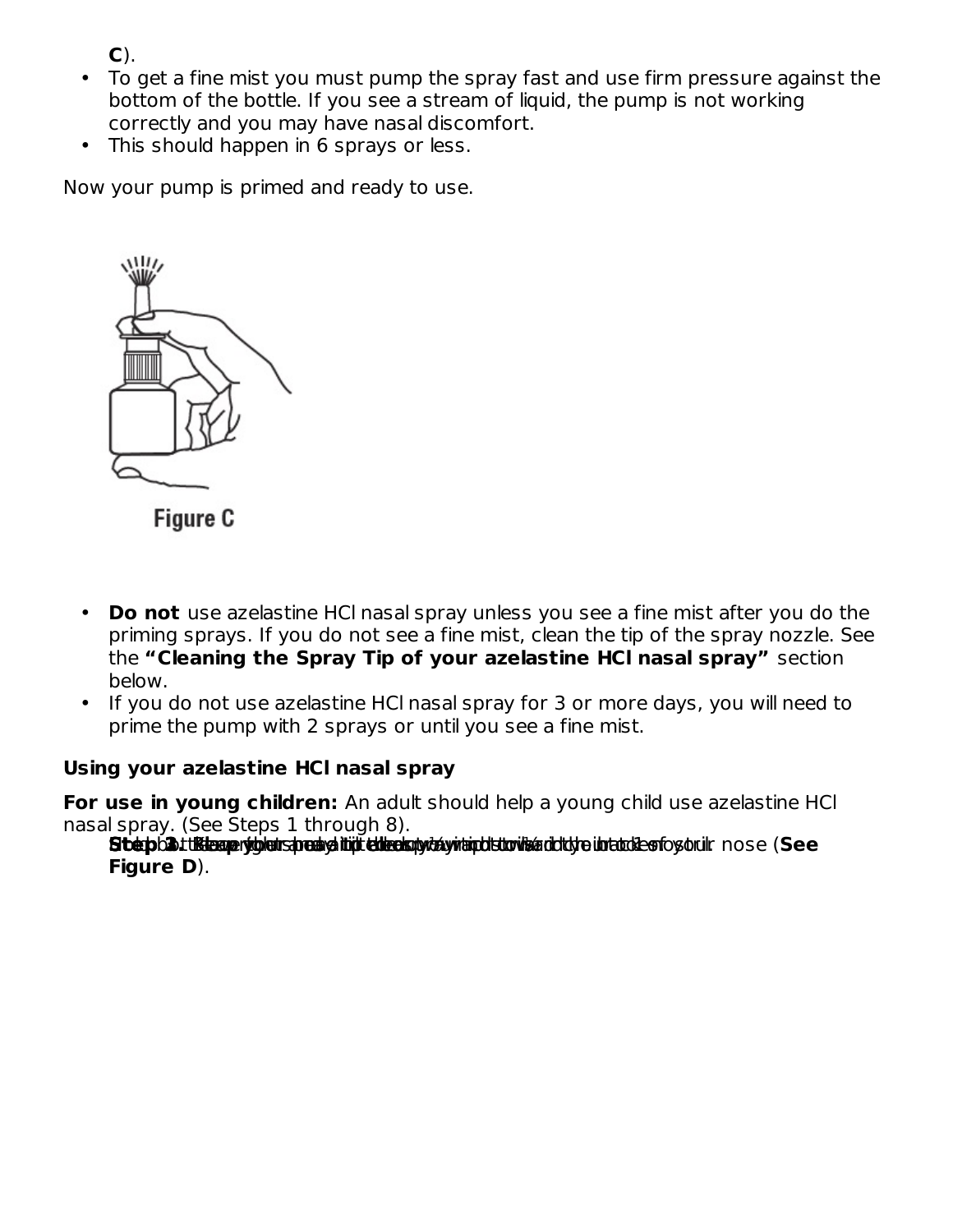

**Step 4.** Close your other nostril with a finger. Press the pump 1 time and sniff gently at the same time, keeping your head tilted forward and down (**See Figure E**).



**Step 6.** Regoeut **Steb** both carend protocole relief by your otohus end stroke you have no stril, repeat Steps72 Rhadugin 4 entbyenfor dicenset dritt youry hread back tailter using azelastine **Stépa8** a My blieny.y To huis invisible et print governance and climate in Elfnan and spread proportion by only tip **Cleanidgathis Surray digthof youne azets time all Clous abspray ck on the bottle.** 

• If the spray tip opening is clogged, do not use a pin or pointed object to unclog the tip. Unscrew the spray pump unit from the bottle by turning it to the left (counterclockwise) (**See Figure F**).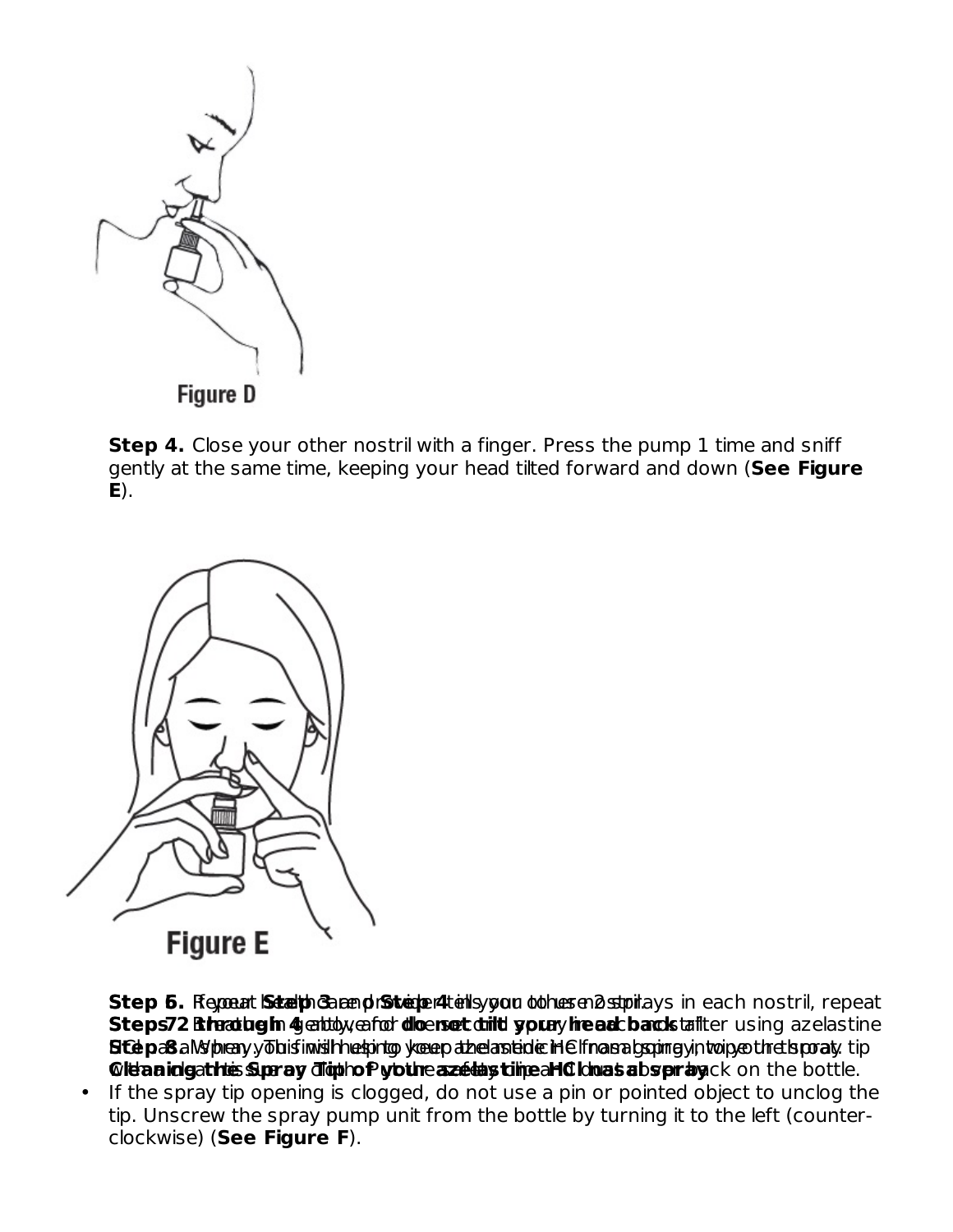

• Soak only the spray pump unit in warm water. Squirt the spray unit several times while holding it under water. Use the pumping action to clear the opening in the tip (**See Figure G**).



- Let the spray pump unit air dry. Make sure it is dry before you put it back onto the bottle.
- Put the spray pump unit back into the open bottle and tighten it by turning clockwise (to the right).
- To keep the medicine from leaking out, use firm pressure when you put the pump back onto the bottle.
- After cleaning, follow the instructions for priming.

This Patient Information and Instructions for Use has been approved by the U.S. Food and Drug Administration.

Made in Israel Manufactured by Perrigo Yeruham, Israel Distributed By Perrigo® Allegan, MI 49010 • www.perrigorx.com Rev 11-20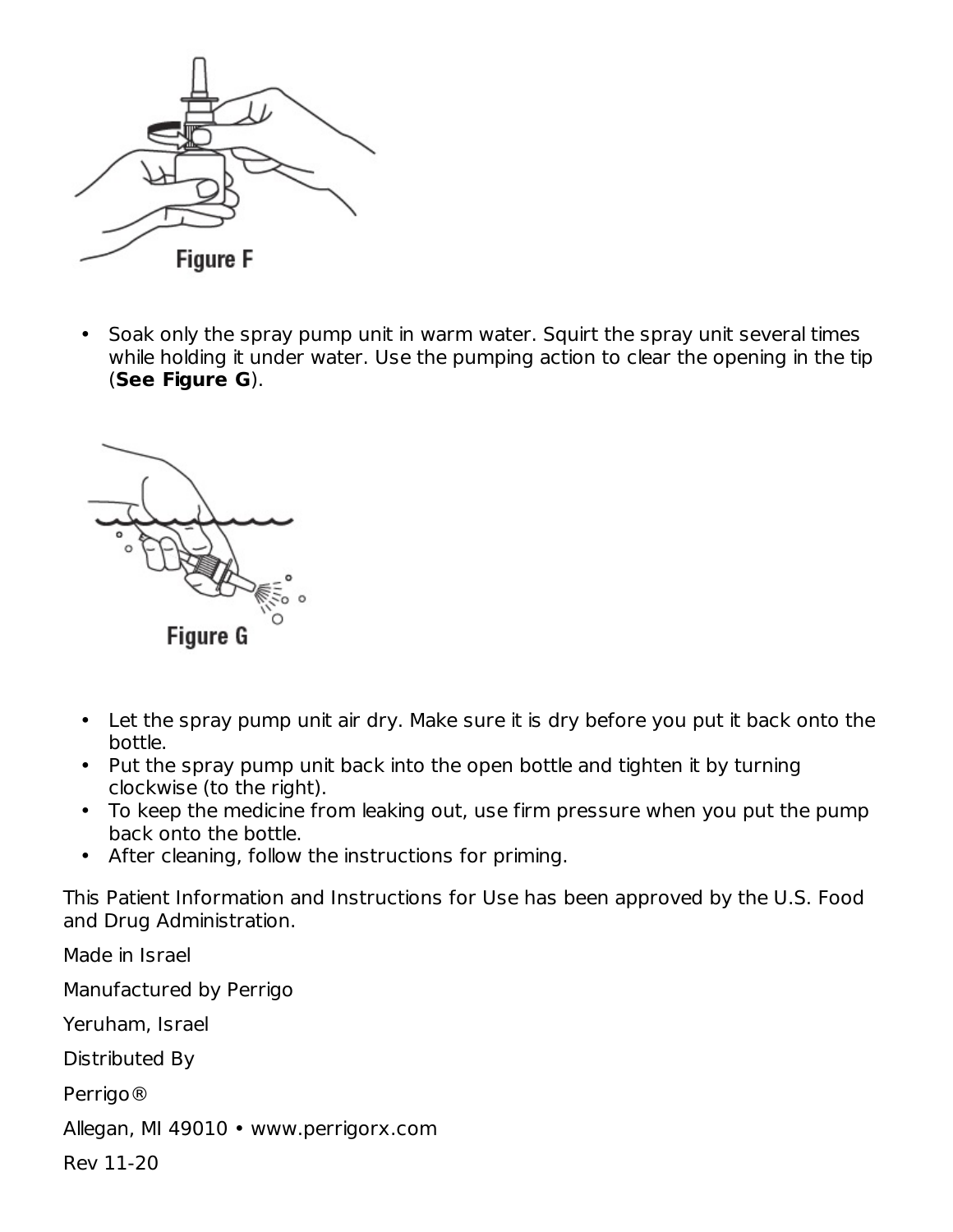## **Azelastine Hydrochloride 0.15% Spray 30 ml**



Each spray contains: 0.137 mL (205.5 mcg azelastine hydrochloride, USP).

Keep bottle upright, tightly closed, and away from children.

Store at 20° to 25°C (68° to 77°F) [See USP Controlled Room Temperature].

FOR INTRANASAL USE ONLY

DO NOT SPRAY IN EYES



|   | <b>AZELASTINE HCL NASAL</b><br>azelastine hcl spray |               |                                                                                                               |            |                                            |                          |  |                                     |  |
|---|-----------------------------------------------------|---------------|---------------------------------------------------------------------------------------------------------------|------------|--------------------------------------------|--------------------------|--|-------------------------------------|--|
|   |                                                     |               |                                                                                                               |            |                                            |                          |  |                                     |  |
|   | <b>Product Information</b>                          |               |                                                                                                               |            |                                            |                          |  |                                     |  |
|   | <b>Product Type</b>                                 |               | <b>Item Code</b><br><b>HUMAN PRESCRIPTION</b><br>NDC:63629-2519(NDC:45802-<br><b>DRUG</b><br>(Source)<br>026) |            |                                            |                          |  |                                     |  |
|   | <b>Route of Administration</b>                      |               | <b>NASAL</b>                                                                                                  |            |                                            |                          |  |                                     |  |
|   |                                                     |               |                                                                                                               |            |                                            |                          |  |                                     |  |
|   | <b>Active Ingredient/Active Moiety</b>              |               |                                                                                                               |            |                                            |                          |  |                                     |  |
|   |                                                     |               | <b>Ingredient Name</b>                                                                                        |            |                                            | <b>Basis of Strength</b> |  | <b>Strength</b>                     |  |
|   | UNII: Z QI909440X)                                  |               | AZELASTINE HYDROCHLORIDE (UNII: 0L591QR10I) (AZELASTINE -                                                     |            | <b>AZ ELASTINE</b><br><b>HYDROCHLORIDE</b> |                          |  | 205.5 ug                            |  |
|   |                                                     |               |                                                                                                               |            |                                            |                          |  |                                     |  |
|   | <b>Inactive Ingredients</b>                         |               |                                                                                                               |            |                                            |                          |  |                                     |  |
|   |                                                     |               | <b>Ingredient Name</b>                                                                                        |            |                                            |                          |  | <b>Strength</b>                     |  |
|   | <b>SORBITOL (UNII: 506T60A25R)</b>                  |               |                                                                                                               |            |                                            |                          |  |                                     |  |
|   | <b>SUCRALOSE (UNII: 96K6UQ3ZD4)</b>                 |               |                                                                                                               |            |                                            |                          |  |                                     |  |
|   |                                                     |               | HYPROMELLOSE, UNSPECIFIED (UNII: 3NXW29V3WO)                                                                  |            |                                            |                          |  |                                     |  |
|   |                                                     |               | SODIUM CITRATE, UNSPECIFIED FORM (UNII: 1Q73Q2JULR)                                                           |            |                                            |                          |  |                                     |  |
|   | <b>EDETATE DISODIUM (UNII: 7FLD91C86K)</b>          |               |                                                                                                               |            |                                            |                          |  |                                     |  |
|   | <b>BENZALKONIUM CHLORIDE (UNII: F5UM2KM3W7)</b>     |               |                                                                                                               |            |                                            |                          |  |                                     |  |
|   | <b>WATER (UNII: 059QF0KO0R)</b>                     |               |                                                                                                               |            |                                            |                          |  |                                     |  |
|   |                                                     |               |                                                                                                               |            |                                            |                          |  |                                     |  |
|   | <b>Packaging</b>                                    |               |                                                                                                               |            |                                            |                          |  |                                     |  |
| # | <b>Item Code</b>                                    |               | <b>Package Description</b>                                                                                    |            | <b>Marketing Start</b><br><b>Date</b>      |                          |  | <b>Marketing End</b><br><b>Date</b> |  |
|   | NDC:63629-                                          | 1 in 1 CADTON |                                                                                                               | 05/00/201A |                                            |                          |  |                                     |  |